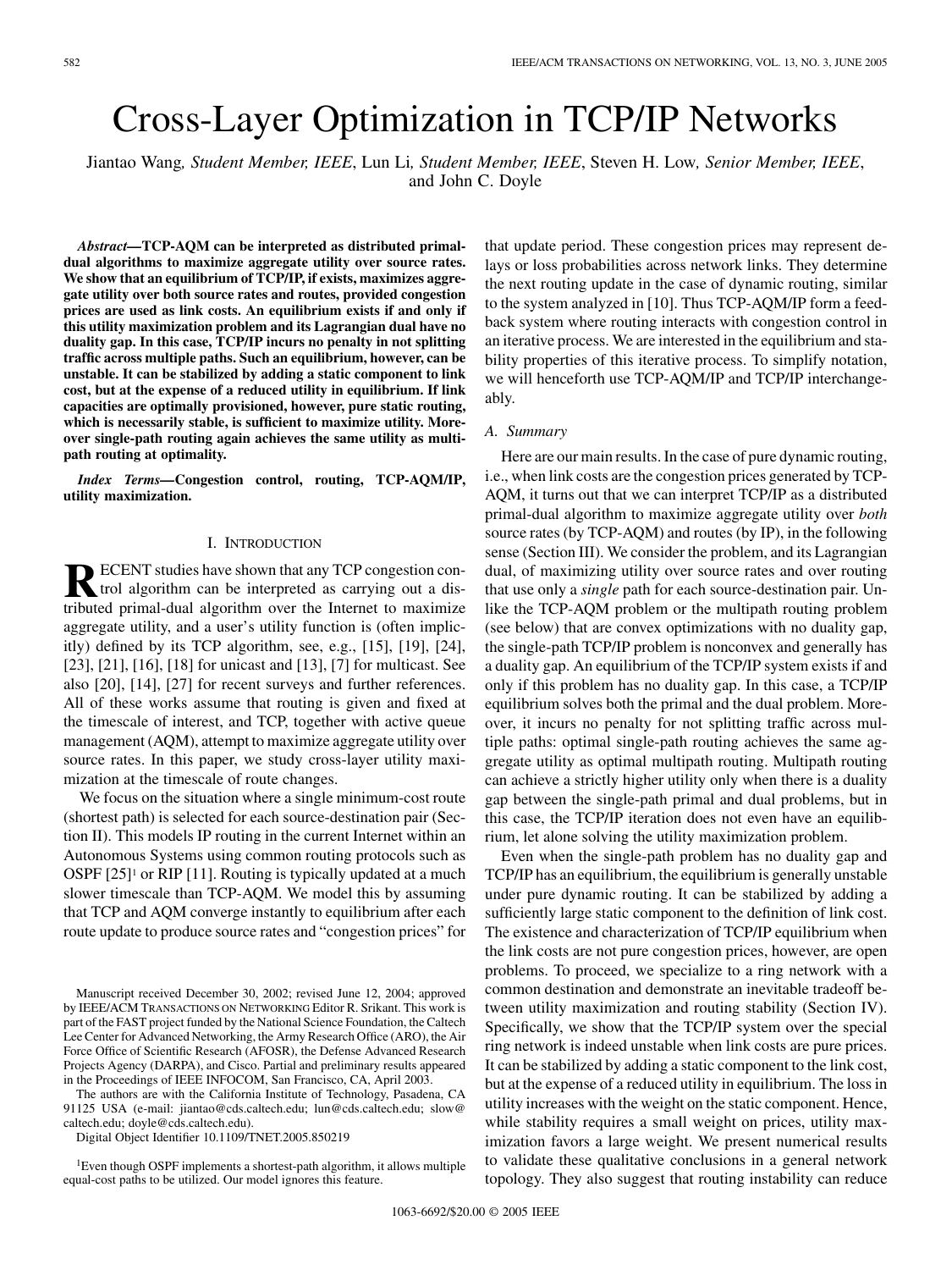aggregate utility to less than that achievable by (the necessarily stable) pure static routing.

Indeed we show that if the link capacities are optimally provisioned, then *pure static* routing is enough to maximize utility even for general networks (Section V). Moreover, it is optimal within the class of multipath routing: again, there is no penalty at optimality in not splitting traffic across multiple paths.

Finally, we discuss some implications and limitations of these results (Section VI).

#### *B. Related Work*

Our goal is to understand equilibrium and stability issues in cross-layer optimization of TCP/IP networks. Another approach to joint routing and congestion control is to allow multipath routing, i.e., a source can transmit its data along multiple paths to its destination. In this formulation, a source's decision is decomposed into two—how much traffic to send (congestion control) and how to distributed it over the available paths (multi-path routing or load balancing)—in order to maximize aggregate utility. This has been analyzed in, e.g., [[8\]](#page-13-0), [\[15](#page-13-0)], [\[12](#page-13-0)]. The general intuition is that, for each source-destination pair, only paths with the minimum, and hence equal, "congestion prices" will be used and this minimum price determines the total source rate as in the single-path case. In contrast to TCP/IP networks, this formulation assumes that both decisions operate on the same timescale. It however provides an upper bound to the problem TCP/IP attempts to solve (see Section III-A).

The multipath problem is equivalent to multicommodity flow problem which has been extensively studied; see, e.g., [[1\]](#page-13-0), [\[5](#page-13-0)]. The standard formulation is to maximize aggregate throughput, corresponding to a common and linear utility function. It is then a linear program and therefore can be solved in polynomial time, though there are combinatorial algorithms for this class of problems that are more efficient. Recently, fast approximation algorithms and their competitive ratios have been developed for network flow, and other, problems, e.g., [[26\]](#page-13-0), [\[10](#page-13-0)], [\[2](#page-13-0)]. Since multipath problem upper bounds the TCP/IP problem, the work on network flow problems provides insight on the performance limit of TCP/IP. There are however differences. First, our single-path routing problem is NP-hard (see Section III-A) and generally has a duality gap, whereas the network flow problem is generally a linear program that is in P and has no duality gap. Second, the utility functions that correspond to common TCP algorithms are strictly concave whereas they are typically linear, in fact, identity, functions in network flow problems. Third, the algorithms developed for network flow problems are typically centralized and therefore cannot model TCP/IP iterations or be carried out in a large network where they must be decentralized.

Instability of single-path routing is not surprising as it is wellknown that stability generally requires that the relative weight on the dynamic (traffic-sensitive) component of the link cost be small. Indeed, our conclusions are similar to those reached in [\[4](#page-13-0)], [[17\]](#page-13-0) that study the same ring network for routing stability using different link costs. Here, since the dynamic component is the dual-optimal price for the utility maximization problem computed by TCP-AQM, this implies a tradeoff between routing stability and utility maximization.

# II. MODEL

In general, we use small letters to denote vectors, e.g.,  $x$  with  $x_i$  as its *i*th component; capital letters to denote matrices, e.g.,  $H, W, R$ , or constants, e.g.,  $L, N, K^i$ ; and script letters to denote sets of vectors or matrices, e.g.,  $W_s, W_m, R_s, R_m$ . Superscript is used to denote vectors, matrices, or constants pertaining to source i, e.g.,  $y^i, w^i, H^i, K^i$ .

# *A. Network*

A network is modeled as a set of  $L$  uni-directional links with finite capacities  $c = (c_l, l = 1, \dots, L)$ , shared by a set of N source-destination pairs, indexed by  $i$  (we will also refer to the pair simply as "source i"). There are  $K^i$  acyclic paths for source *i* represented by a  $L \times K^2$  0-1 matrix  $H^i$  where

$$
H_{lj}^{i} = \begin{cases} 1, & \text{if path } j \text{ of source } i \text{ uses link } l \\ 0, & \text{otherwise.} \end{cases}
$$

Let  $\mathcal{H}^i$  be the set of all columns of  $H^i$  that represents all the available paths to i under single-path routing. Define the  $L \times K$ matrix  $H$  as

$$
H = [H^1 \quad \cdots \quad H^N]
$$

where  $K := \sum_i K^i$ . H defines the topology of the network.

Let  $w^i$  be a  $K^i \times 1$  vector where the jth entry represents the fraction of  $i$ 's flow on its jth path such that

$$
w_i^i \geq 0
$$
  $\forall j$ , and  $\mathbf{1}^T w^i = 1$ 

where  $1$  is a vector of an appropriate dimension with the value 1 in every entry. We require  $w_i^i \in \{0,1\}$  for single path routing, and allow  $w_i^i \in [0, 1]$  for multipath routing. Collect the vectors  $w^i, i = 1, \ldots, N$ , into a  $K \times N$  block-diagonal matrix W. Let  $W_s$  be the set of all such matrices corresponding to single path routing defined as

$$
\{W \, | \, W = \text{diag}(w^1, \dots, w^N) \in \{0, 1\}^{K \times N}, \mathbf{1}^T w^i = 1\}.
$$

Define the corresponding set  $\mathcal{W}_m$  for multipath routing as

$$
\{W \mid W = \text{diag}(w^1, \dots, w^N) \in [0, 1]^{K \times N}, \mathbf{1}^T w^i = 1\}.
$$
 (1)

As mentioned above,  $H$  defines the set of acyclic paths available to each source, and represents the network topology.  $W$ defines how the sources load balance across these paths. Their product defines a  $L \times N$  routing matrix  $R = HW$  that specifies the fraction of  $i$ 's flow at each link  $l$ . The set of all single-path routing matrices is

$$
\mathcal{R}_s = \{ R \mid R = HW, W \in \mathcal{W}_s \} \tag{2}
$$

and the set of all multipath routing matrices is

$$
\mathcal{R}_m = \{ R \mid R = HW, W \in \mathcal{W}_m \}. \tag{3}
$$

The difference between single-path routing and multipath routing is the integer constraint on  $W$  and  $R$ . A single-path routing matrix in  $\mathcal{R}_s$  is an 0-1 matrix:

$$
R_{li} = \begin{cases} 1, & \text{if link } l \text{ is in a path of source } i \\ 0, & \text{otherwise.} \end{cases}
$$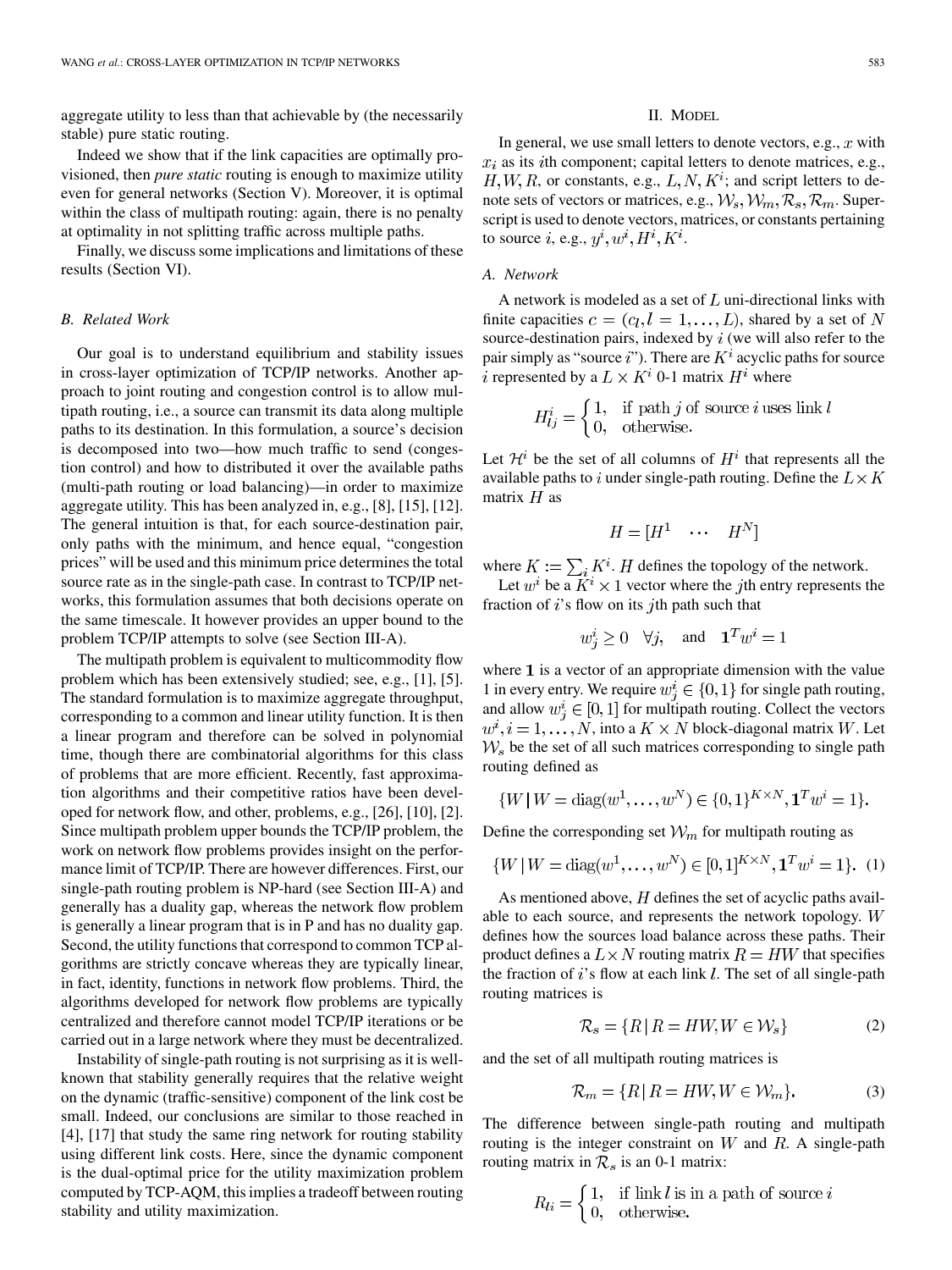A multipath routing matrix in  $\mathcal{R}_m$  is one whose entries are in the range  $[0, 1]$ :

$$
R_{li}
$$
 {>0, if link *l* is in a path of source *i*  
=0, otherwise.

The path of source i is denoted by  $r^i = [R_{1i} \cdots R_{Li}]^T$ , the ith column of the routing matrix  $R$ .

## *B. TCP-AQM/IP*

We consider the situation where TCP-AQM operates at a faster timescale than routing updates. We assume a *single* path is selected for each source-destination pair that minimizes the sum of the link costs in the path, for some appropriate definition of link cost. In particular, traffic is not split across multiple paths from the source to the destination even if they are available. This models, e.g., IP routing within an Autonomous System. We focus on the timescale of the route changes, and assume TCP-AQM is stable and converges instantly to equilibrium after a route change. As in [\[18](#page-13-0)], we will interpret the equilibria of various TCP and AQM algorithms as solutions of a utility maximization problem defined in [\[15](#page-13-0)]. Different TCP algorithms solve the same prototypical problem (4) with different utility functions [\[18](#page-13-0)], [[21\]](#page-13-0).

Specifically, suppose each source  $i$  has a utility function  $U_i(x_i)$  as a function of its total transmission rate  $x_i$ . We assume  $U_i$  is strictly concave increasing (which is the case for common TCP algorithms [\[18](#page-13-0)]). Let  $R(t) \in \mathcal{R}_s$  be the (single-path) routing in period t. Let the equilibrium rates  $x(t) = x(R(t))$ and prices  $p(t) = p(R(t))$  generated by TCP-AQM in period , respectively, be the optimal solutions of the constrained maximization problem

$$
\max_{x \ge 0} \sum_{i} U_i(x_i) \quad \text{s.t. } R(t)x \le c \tag{4}
$$

and its Lagrangian dual

$$
\min_{p\geq 0} \sum_{i} \max_{x_i \geq 0} \left( U_i(x_i) - x_i \sum_l R_{li}(t) p_l \right) + \sum_l c_l p_l. \quad (5)
$$

The prices  $p_l(t)$ ,  $l = 1, \ldots, L$ , are measures of congestion, such as queueing delays or loss probabilities [[18\]](#page-13-0), [[21\]](#page-13-0). We assume the link costs in period  $t$  are

$$
d_l(t) = ap_l(t) + b\tau_l \tag{6}
$$

where  $a \geq 0, b \geq 0$ , and  $\tau_l > 0$  are constants. Based on these costs, each source computes its new route  $r^{i}(t+1) \in \mathcal{H}^{i}$  individually that minimizes the total cost on its path:

$$
r^{i}(t+1) = \arg\min_{r^{i} \in \mathcal{H}^{i}} \sum_{l} d_{l}(t)r_{l}^{i}.
$$
 (7)

In (6),  $\tau_l$  are traffic insensitive components of the link cost  $d_l(t)$ , e.g.,  $\tau_l = 1/c_l$ . If  $\tau_l$  represent the fixed propagation delays across links  $l$  and  $p_l(t)$  the queueing delays at links  $l$ , then  $d_l(t)$  represent total delays across links l. The protocol parameters  $\alpha$  and  $\dot{b}$  determine the responsiveness of routing to network traffic:  $a = 0$  corresponds to static routing,  $b = 0$  corresponds to purely dynamic routing, and the larger the ratio of  $a/b$ , the more responsive routing is to network traffic. As we will see below, they determine whether an equilibrium exists, whether it is stable, and the achievable utility at equilibrium.

An equivalent way to specify the TCP-AQM/IP system as a dynamical system, at the timescale of route changes, is to replace (4)–(5) by their optimality conditions. The routing is updated according to

$$
r^{i}(t+1) = \arg\min_{r^{i} \in \mathcal{H}^{i}} \sum_{l} (ap_{l}(t) + b\tau_{l})r^{i}_{l}, \text{ for all } i \quad (8)
$$

where  $p(t)$  and  $x(t)$  are given by

$$
\sum_{l} R_{li}(t) p_l(t) = U'_i(x_i(t)) \quad \text{for all } i \tag{9}
$$

$$
\sum_{i} R_{li}(t)x_i(t) \begin{cases} \leq c_l & \text{if } p_l(t) \geq 0\\ = c_l & \text{if } p_l(t) > 0 \end{cases} \quad \text{for all } l \quad (10)
$$

$$
x(t) \ge 0, \quad p(t) \ge 0.
$$
\n<sup>(11)</sup>

This set of equations describe how the routing  $R(t)$ , rates  $x(t)$ , and prices  $p(t)$  evolve. Note that  $x(t)$  and  $p(t)$  depend only on  $R(t)$  through (9)–(11), implicitly assuming that TCP-AQM converges instantly to an equilibrium given the new routing  $R(t)$ .

We say that  $(R^*, x^*, p^*)$  is an *equilibrium of TCP/IP* if it is a fixed point of  $(4)$ – $(7)$ , or equivalently,  $(8)$ – $(11)$ , i.e., starting from routing  $R^*$  and associated  $(x^*, p^*)$ , the above iterations yield  $(R^*, x^*, p^*)$  in the subsequent periods.

## III. EQUILIBRIUM OF TCP/IP

In this section, we study the condition under which TCP/IP as modeled by  $(4)$ – $(7)$  or  $(8)$ – $(11)$  has an equilibrium, and characterize the equilibrium as the optimal solution of an optimization problem. Since  $(8)$ – $(11)$  is a system of mixed integer nonlinear inequalities, characterization of its equilibrium, even the basic question of existence and uniqueness, is in general difficult to determine. The case of pure dynamic routing,  $a > 0$  and  $b = 0$ , is the simplest and most instructive.

#### *A. Pure Dynamic Routing: Main Results*

In the following, we completely characterize the case of pure dynamic routing,  $a > 0$  and  $b = 0$ . Without loss of generality, we set  $a = 1$  in (7) and (8) when  $b = 0$ .

Consider the problem

$$
\max_{R \in \mathcal{R}_s} \max_{x \ge 0} \sum_i U_i(x_i) \quad \text{s.t. } Rx \le c \tag{12}
$$

and its Lagrangian dual

$$
\min_{p\geq 0} \sum_{i} \max_{x_i \geq 0} \left( U_i(x_i) - x_i \min_{r^i \in \mathcal{H}^i} \sum_l R_{li} p_l \right) + \sum_l c_l p_l
$$
\n(13)

where  $r^i$  is the *i*th column of R with  $r_l^i = R_{li}$ . While (4)–(5) maximize utility over source rates only, problem (12) maximizes utility over both rates and routes. While (4) is a convex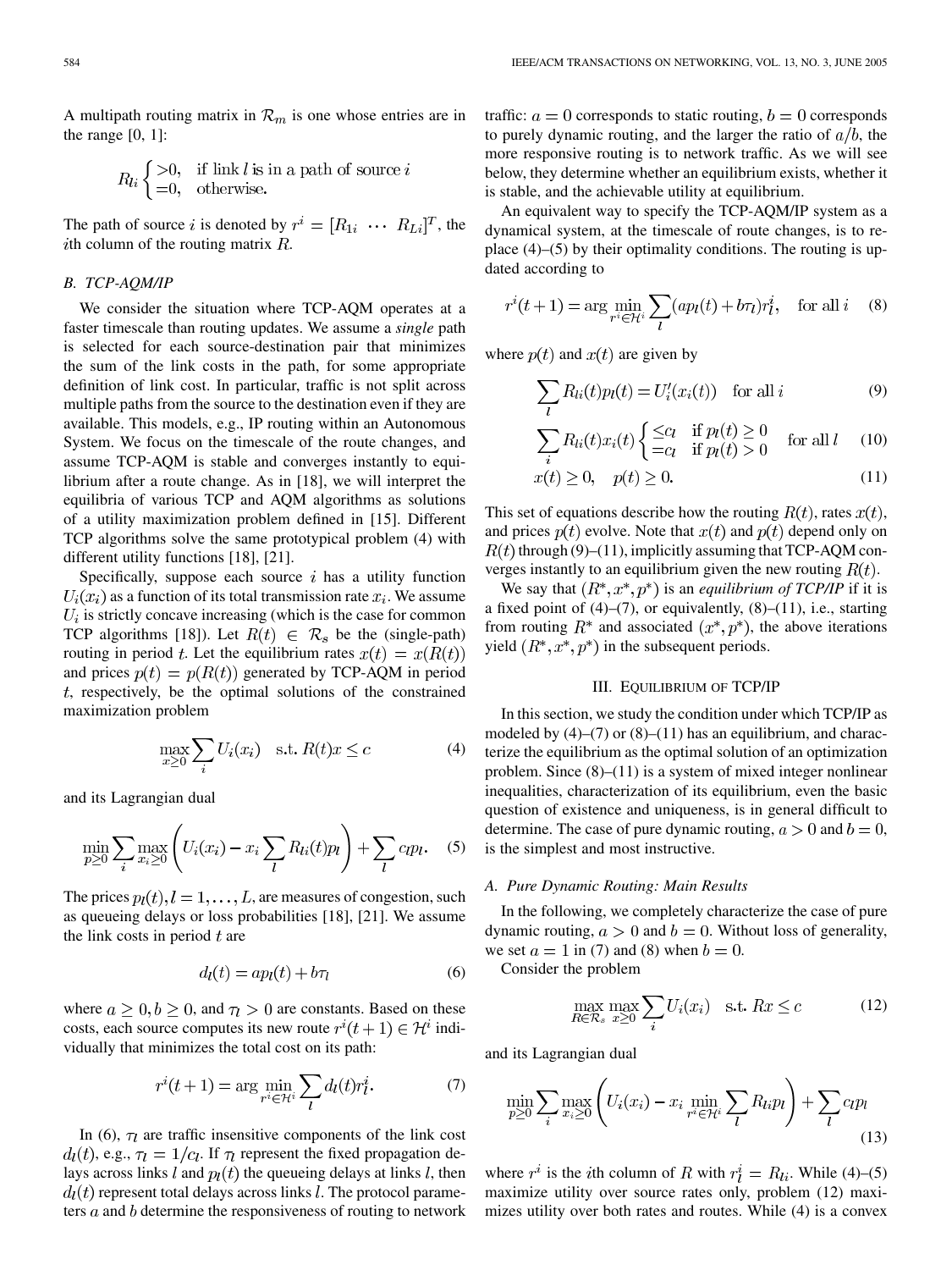program without duality gap, problem (12) is nonconvex because the variable R is discrete, and generally has a duality gap.<sup>2</sup> The interesting feature of the dual problem (13) is that the maximization over  $R$  takes the form of minimum-cost routing with prices  $p$  generated by TCP-AQM as link costs. This suggests that TCP/IP might turn out to be a distributed algorithm that attempts to maximize utility, with proper choice of link costs. This is indeed true—when equilibrium of TCP/IP exists.

*Theorem 1:* Suppose  $a = 1, b = 0$ .

- 1) An equilibrium  $(R^*, x^*, p^*)$  of TCP/IP exists if and only if there is no duality gap between (12) and (13).
- 2) In this case, the equilibrium  $(R^*, x^*, p^*)$  is a solution of (12) and (13).

Hence, one can regard the layering of TCP and IP as a decomposition of the utility maximization problem over source rates and routes into a distributed and decentralized algorithm, carried out on two different timescales, in the sense that an equilibrium of the TCP/IP iteration (8)–(11), if it exists, solves (12) and (13). An equilibrium may not exist. Even if it does, it may not be stable—an issue we address in Section IV.

*Example 1: Duality Gap:* A simple example where there is a duality gap and equilibrium of TCP/IP does not exist consists of a single source-destination pair connected by two parallel links each of capacity 1, as shown in Fig. 2 (take  $N = 1$ ). Clearly, under pure dynamic single-path routing, equilibrium of TCP/IP does not exist, because the TCP/IP iteration (8)–(11) will choose one of the two routes in each period to carry all traffic. TCP-AQM will generate positive price for the chosen route and zero price for the other route, so that in the next period, the other route will be selected, and the cycle repeats. The proof that there is a duality gap between the primal problem (12) and the dual problem (13) is given in Appendix VII.A (take  $N = 1$ ). Intuitively, either path is optimal (both for primal and for dual problem). For the primal problem the optimal rate is  $x^* = 1$ , constrained by link capacity, whereas for the dual problem, the optimal rate is  $x^* = 2$ , primal infeasible. Hence the primal optimal value is  $U(1)$ , strictly less than the dual optimal value of  $U(2)$ .  $\Box$ 

The duality gap is a measure of "cost of not splitting".3 To elaborate, define the Lagrangian [\[3](#page-13-0)], [[22\]](#page-13-0)

$$
L(R, x, p) = \sum_{i} \left( U_i(x_i) - x_i \sum_{l} R_{li} p_l \right) + \sum_{l} c_l p_l.
$$

The primal (12) and dual (13) can then be expressed respectively as

$$
V_{\rm sp} = \max_{R \in \mathcal{R}_s, x \ge 0} \min_{p \ge 0} L(R, x, p)
$$
  

$$
V_{\rm sd} = \min_{p \ge 0} \max_{R \in \mathcal{R}_s, x \ge 0} L(R, x, p).
$$

<sup>2</sup>The nonlinear constraint  $Rx \leq c$  can be converted into a linear constraint—see Proof of Theorem 2—so integer constraint on  $R$  is the real source of difficulty.

3A term apparently coined by Bruce Hayek.

If we allow sources to distribute their traffic among multiple paths available to them, then the corresponding problems for multipath routing are

$$
V_{\rm mp} = \max_{R \in \mathcal{R}_m, x \ge 0} \min_{p \ge 0} L(R, x, p)
$$
  
\n
$$
V_{\rm md} = \min_{p \ge 0} \max_{R \in \mathcal{R}_m, x \ge 0} L(R, x, p).
$$
 (14)

Since  $\mathcal{R}_s \subseteq \mathcal{R}_m$ ,  $V_{\text{sp}} \leq V_{\text{mp}}$ . The next result clarifies the relation among these four problems.

*Theorem 2:*

$$
V_{\rm sp} \le V_{\rm sd} = V_{\rm mp} = V_{\rm md}.
$$

According to Theorem 1, TCP/IP has an equilibrium exactly when there is no duality gap in the single-path utility maximization, i.e., when  $V_{\rm sp} = V_{\rm sd}$ . Theorem 2 then says that in this case, there is no penalty in not splitting the traffic, i.e., single-path routing performs as well as multipath routing,  $V_{\rm sp} =$  $V_{\rm mp}$ . Multipath routing achieves a strictly higher utility  $V_{\rm mp}$ precisely when TCP/IP has no equilibrium, in which case the TCP/IP iteration (8)–(11) cannot converge, let alone solving the single-path utility maximization problem (12) or (13). In this case the problem (12) and its dual (13) do not characterize TCP/IP, but their gap measures the loss in utility in restricting routing to single-path and is of independent interest.

Even though minimum-cost routing is polynomial, it is shown in [[28\]](#page-13-0) that single-path utility maximization is NP-hard. This is not surprising since, e.g., a related problem on load balancing on a ring has been proved to be NP-hard in [\[6](#page-13-0)].

*Theorem 3:* The primal problem (12) is NP-hard.

Theorem 3 shows that the general problem (12) is NP-hard, by reducing all instances of the integer partition problem to some instances of the primal problem (12). Theorem 2 however implies that the sub-class of the utility maximization problems with no duality gap are in P, since they are equivalent to multipath problems which are concave programs and hence polynomial-time solvable. It is a common phenomenon for sub-classes of NP-hard problems to have polynomial-time algorithms (e.g., satisfiability is NP-hard, and yet 2-SAT is in P). Informally, the hard problems are those with nonzero duality gap.

### *B. Pure Dynamic Routing: Proofs*

In this subsection, we present Proofs for Theorems 1–3. We will first prove Theorem 2. Then we show that an equilibrium of TCP/IP must solve the dual problem (13). This together with Theorem 2 imply Theorem 1. Finally, we present a Proof for Theorem 3.

*Proof of Theorem 2:* The inequality follows from the weak duality theorem [[3\]](#page-13-0). We now prove  $V_{\rm sd} = V_{\rm md}$  and  $V_{\rm mp} = V_{\rm md}$ . We have

$$
V_{sd} = \min_{p \ge 0} \max_{R \in \mathcal{R}_s, x \ge 0} \left( \sum_i U_i(x_i) - p^T R x \right) + p^T c
$$

$$
= \min_{p \ge 0} \max_{x \ge 0} \left( \sum_i U_i(x_i) - \min_{W \in \mathcal{W}_s} p^T H W x \right) + p^T c
$$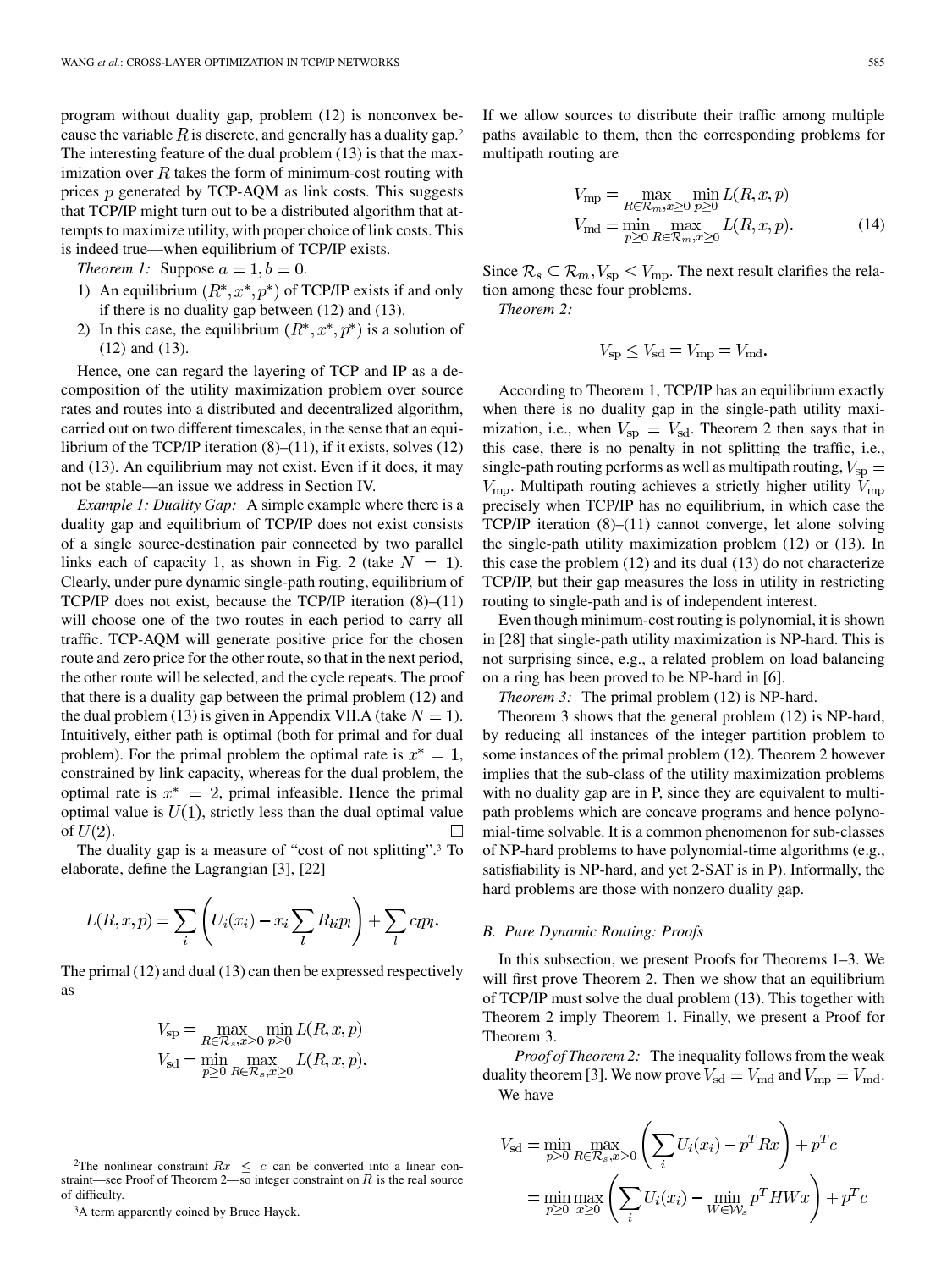where  $R = HW$  with  $W \in W_s$  from (2). Similarly, from (3) we have

$$
V_{\text{md}} = \min_{p \ge 0} \max_{x \ge 0} \left( \sum_i U_i(x_i) - \min_{W \in \mathcal{W}_m} p^T H W x \right) + p^T c.
$$

Define functions  $f_s(x, p)$  and  $f_m(x, p)$  as:

$$
f_s(x, p) := \min_{W \in \mathcal{W}_s} p^T H W x
$$
  

$$
f_m(x, p) := \min_{W \in \mathcal{W}_m} p^T H W x.
$$

In order to show that  $V_{sd} = V_{md}$ , we only need to show that  $f_s(x,p) = f_m(x,p)$ . Clearly  $f_s(x,p) \ge f_m(x,p)$  since  $\mathcal{W}_s \subseteq$  $W_m$ . From (1), noting that  $W = \text{diag}(w^i)$ , we have

$$
f_m(x, p) = \min_{W} p^T H W x
$$
  
s.t.  $\mathbf{1}^T w^i = 1, \quad 0 \le w^i_j \le 1.$ 

Since this is a linear program for the given  $x$  and  $p$ , at least one of the optimal points lies on the boundary, i.e.,  $w_j^i = 0$  or 1 for all i and j, and hence is in  $W_s \subseteq W_m$ . Such a point solves both  $f_s(x, p)$  and  $f_m(x, p)$ , i.e.,  $f_s(x, p) = f_m(x, p)$ .

To show  $V_{\text{md}} = V_{\text{mp}}$ , transform  $V_{\text{mp}}$  into a convex optimization with linear constraints, which hence has no duality gap; see, e.g., [\[3](#page-13-0)]. Now,  $V_{\rm mp}$  is equivalent to the problem

$$
\max_{R \in \mathcal{R}_m, x \ge 0} \sum_i U_i(x_i) \quad \text{s.t. } Rx \le c. \tag{15}
$$

Note that this is not a convex program since the feasible set specified by  $Rx \leq c$  is generally not convex. Define the  $K_i \times 1$ vectors  $y^i$  in terms of the scalar  $x_i$  and the  $K_i \times 1$  vectors  $w^i$  as the new variables

$$
y^i = x_i w^i. \tag{16}
$$

The mapping from  $(x_i, w^i)$  to  $y^i$  is one-to-one: the inverse of (16) is  $x_i = \mathbf{1}^T y^i$  and  $w^i = y^i / x_i$ .

Now change the variables in (15) and (14) from  $(W, x)$  to y—substituting  $x_i = \mathbf{1}^T y^i$  and  $Rx = HWx = Hy$  into (15) and (14). We obtain an equivalent problem

$$
\max_{y\geq 0} \sum_i U_i(\mathbf{1}^T y^i) \quad \text{s.t. } Hy \leq c.
$$

and its Lagrangian dual. This is a convex program with linear constraint and hence has no duality gap. This proves  $V_{\text{mp}} =$  $\Box$  $V_{\rm md}$ .

*Proof of Theorem 1:* It is easy to show that optimal solutions exist for both the primal problem (12) and its dual (13), so the issue is whether there is a duality gap. We will prove the theorem in two steps. First, given an equilibrium  $(R, \tilde{x}, \tilde{p})$  of TCP/IP, we will show that it solves both the primal (12) and the dual (13), and hence there is no duality gap. Then, given a solution  $(R^*, x^*, p^*)$  of the primal and the dual problems, we will show that it is an equilibrium of TCP/IP.

**Step 1: Necessity.** Let  $(\tilde{R}, \tilde{x}, \tilde{p})$  be an equilibrium of TCP/IP, i.e., a fixed point of (4)–(7) with  $a = 1, b = 0$ . Then

$$
\tilde{p}^T \tilde{r}^i = \min_{r^i \in \mathcal{H}^i} \tilde{p}^T r^i \quad \text{for all } i,
$$
\n(17)

$$
(\tilde{p}, \tilde{x}) = \arg\min_{p \ge 0} \max_{x \ge 0} \left( \sum_i U(x_i) - p^T \tilde{R} x \right) + p^T c \quad (18)
$$

where, again,  $r^i$  are the *i*th columns of routing matrix  $R \in \mathcal{R}_s$ .<sup>4</sup> We will show that  $(R, \tilde{x}, \tilde{p})$  solves the dual problem (13). Then, since the dual problem (13) upper bounds the primal problem (12) (Theorem 2), and  $\tilde{R} \in \mathcal{R}_s$  is a single-path routing and hence primal feasible,  $(\tilde{R}, \tilde{x}, \tilde{p})$  also solves the primal (12).

To show that  $(R, \tilde{x}, \tilde{p})$  solves the dual problem, we use the fact that the dual problem has an optimal solution, denoted by  $(R^*, x^*, p^*)$ , and show that both achieve the same dual objective value, i.e.,  $L(\tilde{R}, \tilde{x}, \tilde{p}) = L(R^*, x^*, p^*)$ . Now

$$
(p^*, x^*, R^*)
$$
  
= arg min max<sub>p\geq 0</sub>  $\sum_{x\geq 0}$   $\left(\sum_i U(x_i) - \min_{R\in\mathcal{R}_s} p^T R x + p^T c\right)$ . (19)

Let

$$
f(p) := \max_{x \ge 0} \left( \sum_i U(x_i) - p^T \tilde{R} x \right) + p^T c,
$$
  

$$
g(p) := \max_{x \ge 0} \left( \sum_i U(x_i) - \min_{R \in \mathcal{R}_s} p^T R x \right) + p^T c.
$$

Then (18) implies  $f(\tilde{p}) = \min_{p \geq 0} f(p)$  and (19) implies  $g(p^*) = \min_{p>0} g(p)$ . Since  $\tilde{R} \in \mathcal{R}_s$ , we have

$$
f(p) \le g(p) \quad \text{for all } p \ge 0
$$

and hence

$$
f(\tilde{p}) = \min_{p \ge 0} f(p) \le \min_{p \ge 0} g(p) = g(p^*).
$$

On the other hand

$$
f(\tilde{p}) = \max_{x \ge 0} \sum_{i} U(x_i) - \tilde{p}^T \tilde{R} x + \tilde{p}^T c
$$
  
= 
$$
\max_{x \ge 0} \sum_{i} U(x_i) - \sum_{i} x_i (\tilde{p}^T \tilde{r}^i) + \tilde{p}^T c
$$
  
= 
$$
\max_{x \ge 0} \sum_{i} U(x_i) - \sum_{i} x_i (\min_{r^i \in \mathcal{H}^i} \tilde{p}^T r^i) + \tilde{p}^T c
$$
  
= 
$$
g(\tilde{p})
$$
  

$$
\ge g(p^*)
$$

where the third equality follows from (17). Therefore,  $f(\tilde{p}) = g(p^*) = g(\tilde{p})$  and  $L(\tilde{R}, \tilde{x}, \tilde{p}) = L(R^*, x^*, p^*).$ Moreover,  $(R, \tilde{x}, \tilde{p})$  is an optimal solution of the dual problem. **Step 2: Sufficiency**. Assume that there is no duality gap and  $(R^*, x^*, p^*)$  is an optimal solution for both the primal problem

<sup>4</sup>One can exchange the order of min and max in (18) since given  $\overline{R}$ , there is no duality gap in  $\max_{x\geq 0} \sum_i U_i(x_i)$  s.t.  $Rx \leq c$ .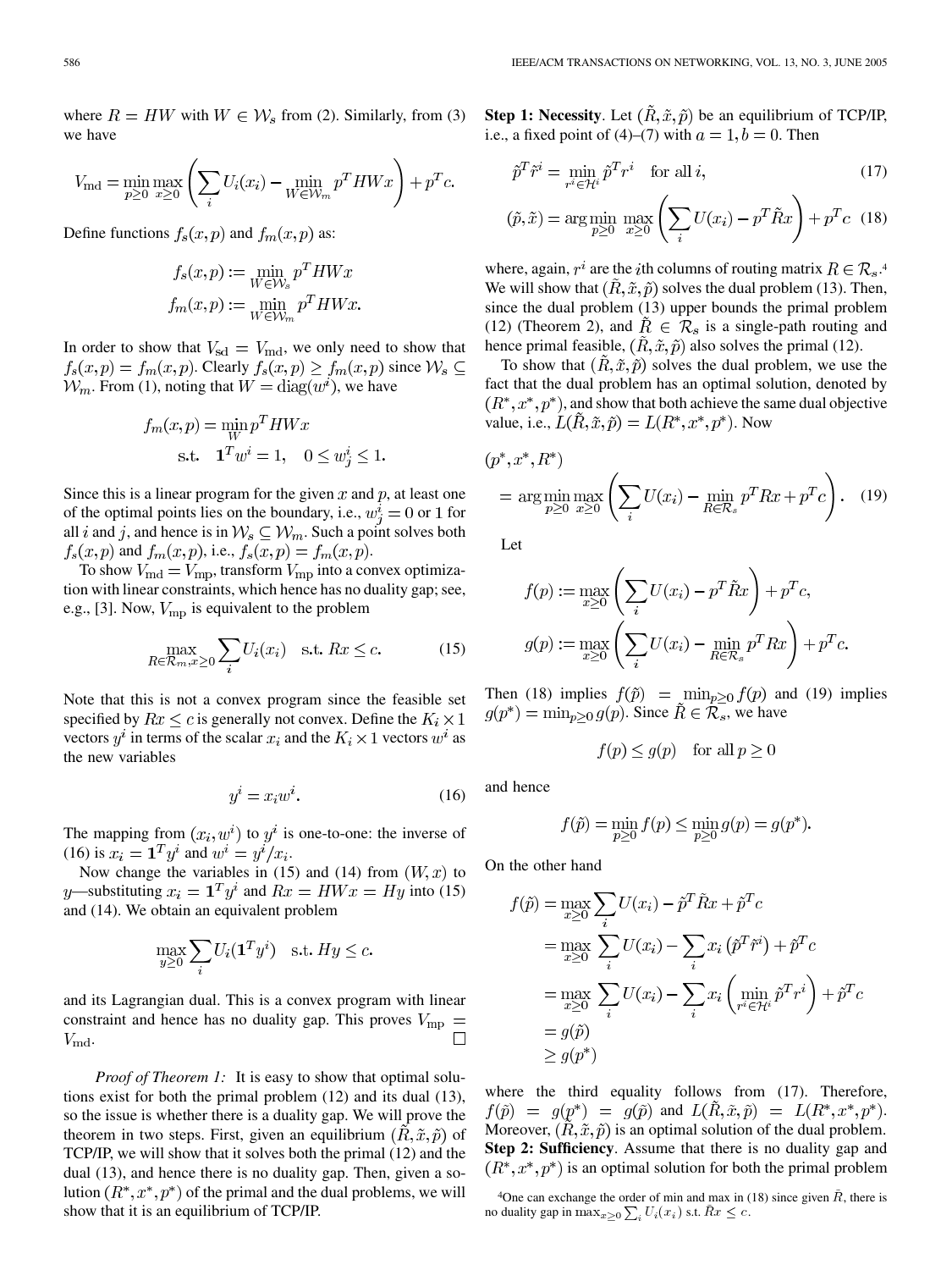

Fig. 1. Network to which integer partition problem can be reduced.

(12) and its dual (13). We claim that it is also an equilibrium of (4)–(7) with  $a=1$  and  $b=0$ , i.e., we need to show that

$$
(p^*)^T r^{*i} = \min_{r^i \in \mathcal{H}^i} (p^*)^T r^i
$$
 (20)

$$
(p^*, x^*) = \arg\min_{p \ge 0} \max_{x \ge 0} L(R^*, x, p)
$$
  
= 
$$
\arg\max_{x \ge 0} \min_{p \ge 0} L(R^*, x, p)
$$
 (21)

where  $r^{*i}$  are the *i*th columns of  $R^*$ . The second equality in (21) follows from the fact that there is no duality gap for the TCP-AQM problem.

Since  $(R^*, x^*, p^*)$  solves the dual problem (13), the optimal routing matrix  $R^*$  satisfies (20) by the saddle point theorem [\[3](#page-13-0)]. But  $(R^*, x^*, p^*)$  also solves the primal problem (12). In particular,  $(x^*, p^*)$  solves the utility maximization problem over source rates and its Lagrangian dual, with  $R^*$  as the routing matrix, i.e.,  $(x^*, p^*)$  satisfies (21).  $\Box$ 

*Proof of Theorem 3:* We describe a polynomial time procedure that reduces an instance of integer partition problem ([\[9](#page-13-0)], pp. 47) to a special case of the primal problem. Given a set of integers  $c_1, \ldots, c_N$ , the integer partition problem is to find a subset  $A \subset \{1, \ldots, N\}$  such that

$$
\sum_{i \in A} c_i = \sum_{i \notin A} c_i
$$

Given an instance of the integer partition problem, consider the network in Fig. 1, with  $N$  sources at the root, two relay nodes, and  $N$  receivers, one at each of the  $N$  leaves. The two links from the root to the relay nodes have a capacity of  $\sum_i c_i/2$ each, and the two links from each relay node to receiver  $i$  have a capacity of  $c_i$ . All receivers have the same utility function that is increasing. The routing decision for each source is to decide which relay node to traverse. Clearly, maximum utility of  $\sum_i U_i(c_i)$  is attained when each receiver *i* receives at rate  $c_i$ , from exactly one of the relay nodes, and the links from the root to the two relay nodes are both saturated. Such a routing exists if and only if there is a solution to the integer partition problem. $\Box$ 

# *C. Remark:*  $b > 0$  *Case*

The case of  $b > 0$  for general network is completely open. If  $a = 0$  and  $b > 0$ , routing  $R(t) = R$ , for all t, is the static



Fig. 2. A ring network.

minimum-cost routing with  $\tau_l$  as the link costs. An equilibrium  $(R, x(R), p(R))$  always exists in this case. Even though R minimizes routing cost and  $(x(R), p(R))$  solves (4)–(5), it is not known if  $(R, x(R), p(R))$  *jointly* solves any optimization problem.

For the case of  $a > 0$  and  $b > 0$ , even the existence of equilibrium is unknown for general networks.

## IV. STABILITY OF TCP/IP

Theorem 1 suggests using pure prices  $p(t)$  generated by TCP-AQM as link costs because in this case, an equilibrium of TCP/IP, when it exists, maximizes aggregate utility over both rates and routes. We show in this section however that the equilibrium can be unstable. Routing can be stabilized by including a strictly positive traffic-insensitive component in the link cost  $(b > 0)$ , but at a reduced achievable utility. There thus seems to be an inevitable tradeoff between achievable utility and routing stability.

To make this precise, we analyze a special ring network with a common destination. As remarked in the last section, for a general network, we do not even know if an equilibrium exists when  $b > 0$ , let alone characterizing it. For the ring network, however, not only does equilibrium always exists (if we ignore the integral gap), but we can also study rigorously its stability and achievable utility, and their tradeoff under minimum-cost routing. We illustrate through a numerical example that the qualitative conclusions derived from the ring network seem to generalize to a general network.

#### *A. Ring Network*

Consider a ring network with  $N + 1$  nodes, indexed by  $i =$  $0, 1, \ldots, N$ . Nodes  $i \geq 1$  are sources and their common destination is node 0; see Fig. 2. For notational convenience we will also refer to node 0 as node  $N + 1$ . Each pair of nodes is connected by two links, one in each direction. We will refer to the two unidirectional links between node  $i-1$  and i as link i; the direction should be clear from the context. The fixed delay on link is denoted as  $\tau_i > 0, i = 1, ..., N + 1$ , in each direction. As before, the cost on link i in period t is  $d_i(t) = ap_i(t) + b\tau_i$  where  $p_i(t)$  is the price on link i. At time t, source i routes all its traffic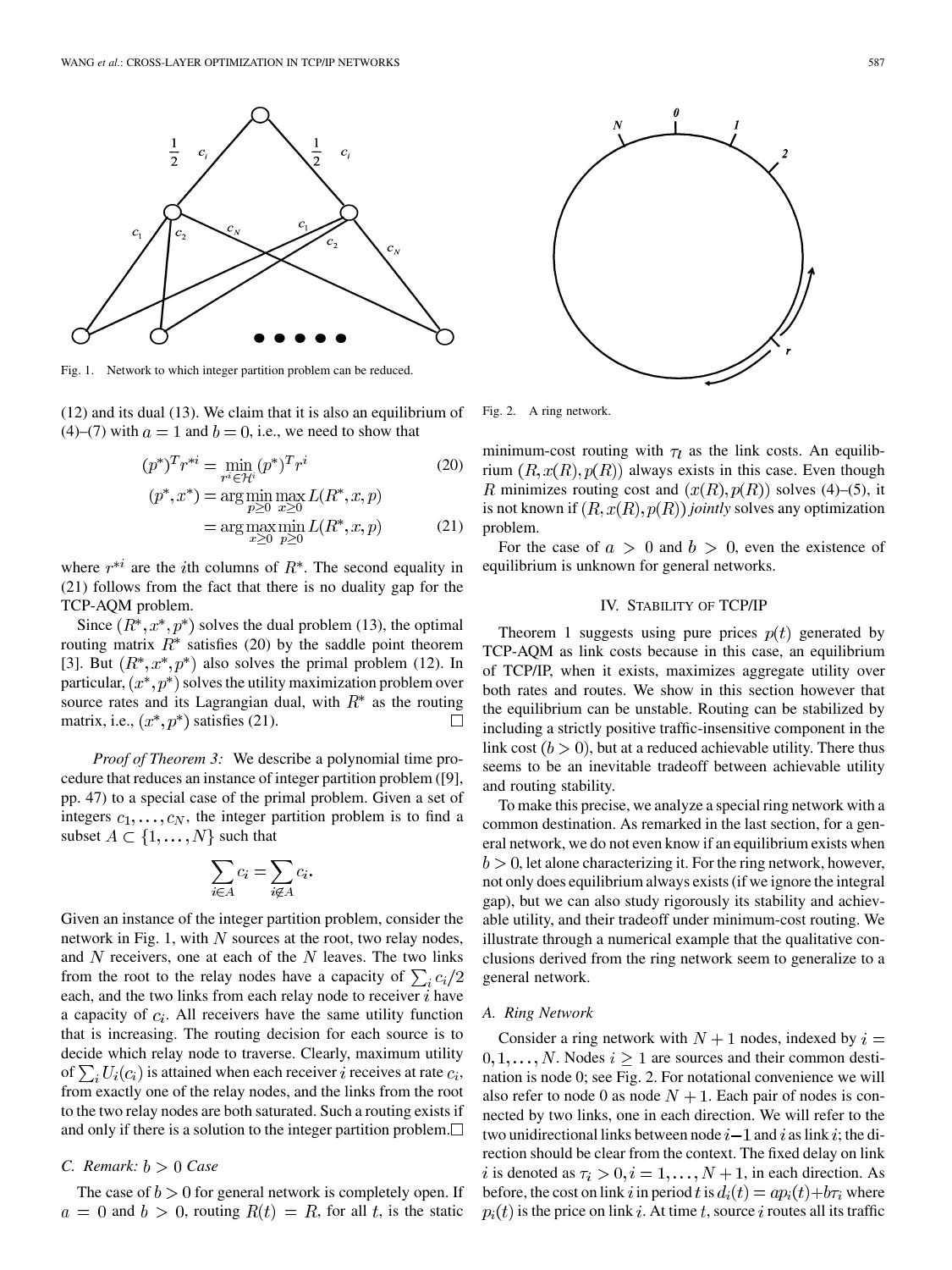in the direction, counterclockwise or clockwise, with the smaller cost. The ring network is particularly simple because the routing of the whole network can be represented by a single number  $r$ . Note that under minimum-cost routing, if node  $i$  sends in the counterclockwise direction, so must node  $i - 1$ , and if node i sends in the clockwise direction, so must node  $i + 1$ . Hence, we can represent routing on the network by  $r \in \{0, \ldots, N\}$  with the interpretation that nodes  $1, \ldots, r$  send in the counterclockwise direction and nodes  $r+1, \ldots, N$  send in the clockwise direction.

For this special case, we now show that the duality gap is trivial, that minimum-cost routing based just on prices ( $b =$ indeed solves the primal and dual problems as Theorem 1 guarantees, but the equilibrium is unstable. Using a continuous model, we then show that routing can be stabilized if the weight b on the fixed delay is nonzero and the weight  $\alpha$  on price is small enough. The maximum achievable utility however decreases with smaller  $a$ . There is thus an inevitable tradeoff between utility maximization and routing stability.

## *B. Utility and Stability of Pure Dynamic Routing*

Suppose all sources i have the same utility function  $U(x_i)$ , and all links have the same capacity of  $c = 1$  unit. We assume that  $U$  is *strictly* concave increasing and differentiable. Then at any time, only link 1, in the counterclockwise direction, and link  $N + 1$ , in the clockwise direction, can be saturated and have strictly positive price. The utility maximization problem (12) reduces to the following simple form:

$$
\max_{r \in \{0, \dots, N\}} \max_{x_i} \quad \sum_i U(x_i) \tag{22}
$$
\n
$$
\text{subject to} \quad \sum_{i=1}^r x_i \le 1 \quad \text{and} \quad \sum_{i=r+1}^N x_i \le 1. \tag{23}
$$

When routing is r, nodes  $i = 1, \ldots, r$  see price  $p_1(r)$  on their paths while nodes  $i = r + 1, ..., N$  see price  $p_{N+1}(r)$  on their paths. Since these rates  $x_i(r)$  and prices  $p_i(r)$  are primal and dual optimal, they satisfy [\[19](#page-13-0)]

$$
U'(x_i(r)) = p_1(r) \quad \text{for } i = 1, \dots, r,
$$
 (24)

$$
U'(x_i(r)) = p_{N+1}(r) \quad \text{for } i = r+1, \dots, N. \tag{25}
$$

This implies that  $x_1(r) = \cdots = x_r(r)$  and  $x_{r+1}(r) = \cdots$  $x_N(r)$ .

It is easy to see that the optimal routing  $r^* \neq 0$  or N. Hence both constraints are active at optimality, implying that [from (23)]

$$
x_1(r) = \dots = x_r(r) = \frac{1}{r}
$$
 (26)

$$
x_{r+1}(r) = \dots = x_N(r) = \frac{1}{N-r}.\tag{27}
$$

The problem  $(22)$ – $(23)$  thus becomes

$$
\max_{r \in \{1,\dots,N-1\}} rU\left(\frac{1}{r}\right) + (N-r)U\left(\frac{1}{N-r}\right).
$$

Dividing the objective function by  $N$  and using the strict concavity of  $U$ , we have

$$
\frac{r}{N}U\left(\frac{1}{r}\right) + \frac{N-r}{N}U\left(\frac{1}{N-r}\right) \le U\left(\frac{2}{N}\right)
$$

with equality if and only if  $r = N/2$ . This implies that the optimal routing is

$$
r^* := \lfloor N/2 \rfloor \tag{28}
$$

and the maximum utility is

$$
V^* := \left\lfloor \frac{N}{2} \right\rfloor U \left( \frac{1}{\lfloor N/2 \rfloor} \right) + \left\lceil \frac{N}{2} \right\rceil U \left( \frac{1}{\lceil N/2 \rceil} \right) \tag{29}
$$

where  $|y|$  is the largest integer less or equal to y and  $[y]$  is the smallest integer greater or equal to  $y$ .

It can be shown that there is no duality gap for the ring network considered here when  $N$  is even, by verifying that routing  $r^*$  in (28), rates  $x_i(r^*)$  in (27), and prices  $p_1(r^*)$ ,  $p_{N+1}(r^*)$ in (24)–(25) are indeed primal-dual optimal.<sup>5</sup> When N is odd, there is generally a duality gap due to integral constraint on  $r$ ; see Appendix VII.A for a proof. This duality gap disappears in the convexified problem when routing is allowed to take real value in  $[0, N]$ , a model we consider in the next subsection. This suggests that TCP together with minimum-cost routing based on prices can potentially maximize utility for this ring network. We next show, however, that minimum-cost routing based only on prices is unstable.

Given routing r, we can combine  $(24)$ – $(25)$  and  $(27)$  to obtain the prices  $p_1(r)$  and  $p_{N+1}(r)$  on links 1 and  $N+1$ :

$$
p_1(r) = U'\left(\frac{1}{r}\right)
$$
 and  $p_{N+1}(r) = U'\left(\frac{1}{N-r}\right)$ . (30)

The path cost for node  $i$  in the counterclockwise direction is

$$
D^{-}(i;r) = \sum_{j=1}^{i} b\tau_j + ap_1(r) = b \sum_{j=1}^{i} \tau_j + aU' \left(\frac{1}{r}\right)
$$
 (31)

and the path cost in the clockwise direction is

$$
D^{+}(i;r) = \sum_{j=i+1}^{N+1} b\tau_{j} + ap_{N+1}(r)
$$
  
=  $b \sum_{j=i+1}^{N+1} \tau_{j} + aU' \left(\frac{1}{N-r}\right).$  (32)

In the next period, each node  $i$  will choose counterclockwise or clockwise direction according as  $D^-(i;r)$  or  $D^+(i;r)$ is smaller. Define  $f(r)$  as

$$
f(r) := \max\{i \, | \, D^-(i; r) \le D^+(i; r)\}.
$$
 (33)

Then the resulting routing satisfies the recursive relation

$$
r(t+1) = \begin{cases} 0, & \text{if } D^-(1; r(t)) > D^+(1; r(t)) \\ N, & \text{if } D^-(N; r(t)) < D^+(N; r(t)) \\ f(r(t)), & \text{otherwise.} \end{cases}
$$

<sup>5</sup>This also follows from Theorem 1 and the fact that  $r = N/2$  is by symmetry the equilibrium routing when  $N$  is even.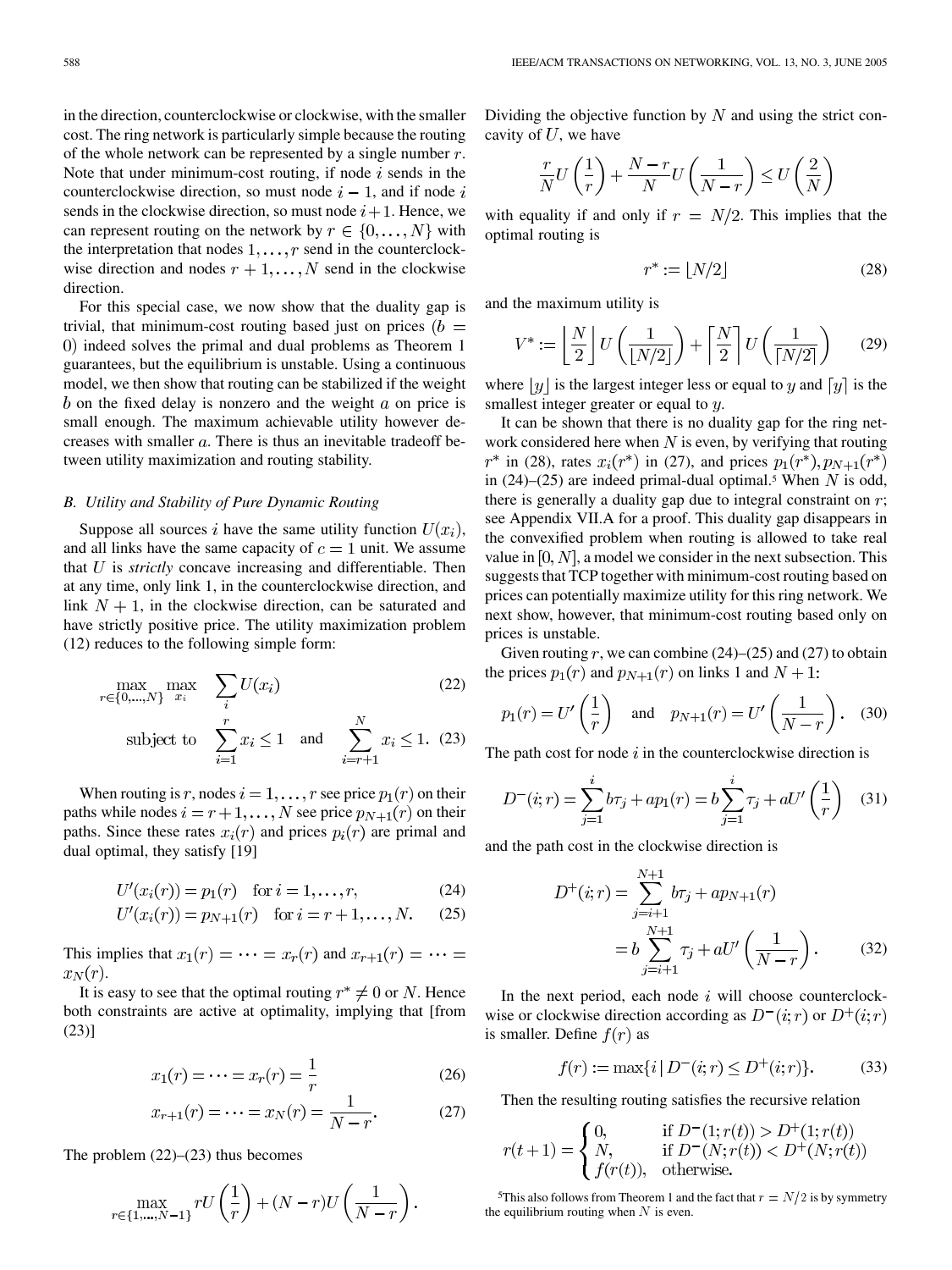*Theorem 4:* If  $b = 0$  and  $a > 0$ , then starting from any routing  $r(0)$ , except the equilibrium  $N/2$  when N is even, the subsequent routing oscillates between 0 and  $N$ .

*Proof:* For any  $r(0) \in \{0, \ldots, N\}$ , we have

$$
D^{-}(1; r(0)) - D^{+}(1; r(0))
$$
  
=  $D^{-}(N; r(0)) - D^{+}(N; r(0))$   
=  $a \left( U' \left( \frac{1}{r(0)} \right) - U' \left( \frac{1}{N - r(0)} \right) \right).$ 

If N is even, then  $N/2$  is the unique equilibrium routing that solves  $D^-(i;N/2) = D^+(i;N/2)$ . Suppose  $r(0) \neq N/2$ . If  $r(0) > N/2$ , then  $1/r(0) < 2/N < 1/(N - r(0))$ . Since U' is strictly decreasing,  $U'(1/r(0)) > U'(1/(N - r(0))$  and hence  $D^{-}(1; r(0)) > D^{+}(1; r(0))$  and  $r(1) = 0$ . Similarly, if  $r(0) <$  $N/2$ , then  $D^{-}(N; r(0)) < D^{+}(N; r(0))$  and  $r(1) = N$ . Hence  $r$  oscillates between 0 and  $N$  henceforth.  $\Box$ 

Even though purely dynamic routing based on prices  $(b = 0)$ maximizes utility, Theorem 4 says that it is unstable. We will henceforth, without loss of generality, set  $b = 1$  and consider the effect of  $a$  on utility maximization and stability.

#### *C. Maximum Utility of Minimum-Cost Routing*

As mentioned above, the duality gap for the ring network we consider is of a trivial kind that disappears when integer constraint on routing is relaxed. For the rest of this section, we consider a continuous model where every point on the ring is a source. A point on the ring is labeled by  $s \in [0, 1]$  and the common destination is the point 0 (or equivalently 1). The utility maximization problem becomes

$$
\max_{r \in [0,1]} \max_{x(\cdot)} \quad \int_0^1 U(x(u)) \, du \tag{34}
$$

subject to 
$$
\int_{0}^{\cdot} x(u) du \le 1
$$
 (35)

$$
\int_{r}^{1} x(u) du \le 1.
$$
 (36)

As in the discrete case, both constraints are active at optimality, and hence the problem reduces to

$$
\max_{r \in (0,1)} rU\left(\frac{1}{r}\right) + (1-r)U\left(\frac{1}{1-r}\right)
$$

which, by concavity, yields the optimal routing  $r^*$  and maximum utility  $V^*$ 

$$
r^* = \frac{1}{2}
$$
 and  $V^* = U(2)$ . (37)

To see that there is no duality gap, note that the problem  $(34)$ – $(36)$  is equivalent to:

$$
\max_{r \in [0,1]} \max_{x^-,x^+ \ge 0} rU(x^-) + (1-r)U(x^+) \n\text{subject to } rx^- \le 1, (1-r)x^+ \le 1.
$$

Define the Lagrangian as

$$
L(r, x^-, x^+, p^-, p^+)
$$
  
=  $rU(x^-) + (1-r)U(x^+) + p^-(1 - rx^-)$   
+  $p^+(1 - (1-r)x^+)$ .

It is easy to verify that

$$
r^* = \frac{1}{2}
$$
,  $x^{-*} = x^{+*} = 2$ ,  $p^{-*} = p^{+*} = U'(2)$ . (38)

are primal-dual optimal and there is no duality gap; see Appendix VII-B.

We now look at the maximum utility achievable by the equilibrium of minimum-cost routing.

Let the delay from  $s$  to the destination in the counterclockwise direction be

$$
T(s) := \int_0^s \tau(u) \, du
$$

and the delay in the clockwise direction be

$$
T(1) - T(s) = \int_s^1 \tau(u) \, du
$$

where  $\tau(u), u \in [0, 1]$ , is given. Here,  $\tau(u)$  corresponds to link cost in the discrete model. Given routing  $r \in [0, 1]$ , the price in the counterclockwise direction is  $U'(1/r)$  and the price in the clockwise direction is  $U'(1/(1-r))$ . Then the cost of source s in the counterclockwise direction is

$$
D^{-}(s;r) = T(s) + aU'\left(\frac{1}{r}\right)
$$
 (39)

and the cost in the clockwise direction is

$$
D^{+}(s;r) = T(1) - T(s) + aU'\left(\frac{1}{1-r}\right). \tag{40}
$$

A routing  $r$  is in equilibrium if the costs of source  $r$  in both directions are the same.

*Definition 5:* A routing r is called an *equilibrium routing* if  $D^-(r;r) = D^+(r;r)$ . It is denoted by  $r_a$  or  $r(a)$ .

By definition,  $r_a$  is the solution of

$$
g(r) := 2T(r) - T(1) + a\left(U'\left(\frac{1}{r}\right) - U'\left(\frac{1}{1-r}\right)\right) = 0.
$$
\n(41)

Since  $g(0) < 0, g(1) > 0$ , and  $g'(r) > 0$ , the equilibrium  $r_a$  is in  $(0, 1)$  and is unique.

Given a routing  $r$ , its utility is

$$
V(r) := rU\left(\frac{1}{r}\right) + (1-r)U\left(\frac{1}{1-r}\right).
$$

The maximum utility achieved by minimum-cost routing, with parameter a, is then  $V(r_a) \leq V(r^*) = V^*$ . The next result implies that  $r_a$  varies between  $r_0$  and  $r^*$  and converges monotonically to  $r^*$  as  $a \to \infty$ . As a result, the loss  $V^* - V(r_a) \ge 0$ in utility also approaches 0 as  $a \to \infty$ . Denote the interval in which  $1/r_a$  and  $1/(1-r_a)$  vary as  $I := [2, 1/\min\{r_0, 1-r_0\}]$ .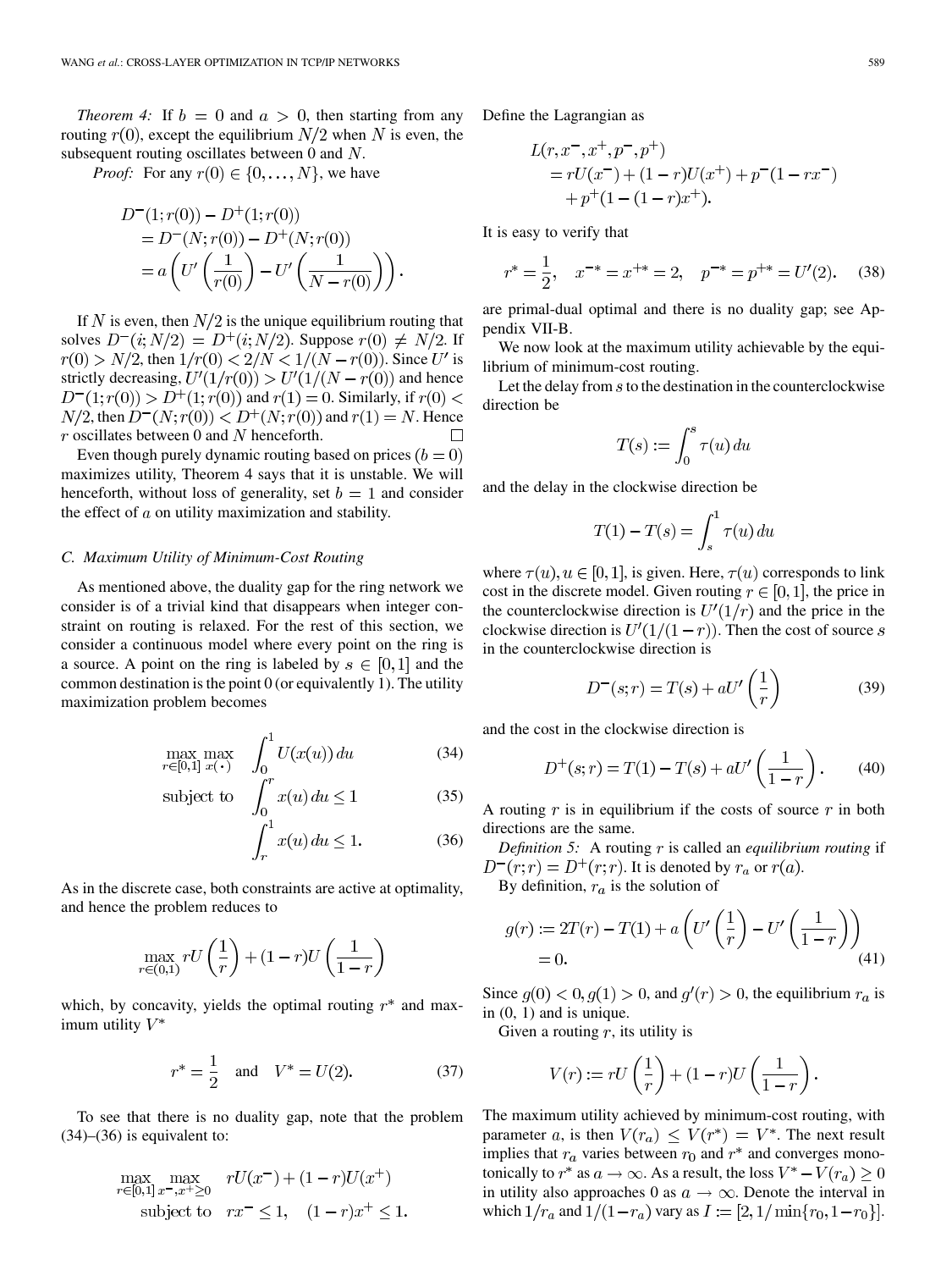*Theorem 6:* Suppose  $U''$  exists and is bounded on  $I$ . For all  $a \geq 0, |r_a - r^*|$  is a strictly decreasing function of a. Moreover, as  $a \to \infty$ ,  $|r_a - r^*|$  and  $V^* - V(r_a)$  approach 0.

*Proof:* The (41) defines the equilibrium routing  $r(a) :=$  $r_a$  as an implicit function of  $a$ . By the implicit function theorem,  $r'(a)$  satisfies

$$
\frac{1}{r'(a)} \left[ U' \left( \frac{1}{1 - r_a} \right) - U' \left( \frac{1}{r_a} \right) \right]
$$
  
= 
$$
2\tau(r_a) - \frac{a}{r_a^2} U'' \left( \frac{1}{r_a} \right) - \frac{a}{(1 - r_a)^2} U'' \left( \frac{1}{1 - r_a} \right).
$$

The right-hand side is positive since  $U$  is strictly concave. Hence  $r'(a)$  has the same sign as the term in the square bracket, i.e., since  $U'$  is decreasing,

$$
r'(a) = \begin{cases} >0, & \text{if } r_a < r^* \\ <0, & \text{if } r_a > r^* \\ =0, & \text{if } r_a = r^*. \end{cases}
$$
(42)

This implies that  $|r_a - r^*|$  is a strictly decreasing function of a; see Fig. 3.

Hence  $|r_a - r^*|$  converges to a limit as  $a \to \infty$ . Since U'' is bounded on the closed interval  $I$ , so is  $U'$ . Hence, from (41), we must have

 $U'(1/r_a) - U'(1/(1-r_a)) \to 0$ 

**or** 

$$
U'(1/\lim_{a \to \infty} r_a) = U'(1/(1 - \lim_{a \to \infty} r_a)).
$$

Since U' is strictly decreasing, this implies that  $\lim_{a\to\infty} r_a =$  $1-\lim_{a\to\infty}r_a=r^*.$ 

To show that  $V^* - V(r_a) \geq 0$  also converges to 0, note that  $V'(r^*) = 0$  and hence we have, by Taylor expansion,

$$
V(r_a) - V^* = \frac{1}{2}V''(u)(r_a - r^*)^2
$$

for some u between  $r_a$  and  $r^*$ . Here

$$
V''(u) = \frac{1}{u^3}U''\left(\frac{1}{u}\right) + \frac{1}{(1-u)^3}U''\left(\frac{1}{1-u}\right)
$$

$$
\geq -\frac{2\mu}{(\min\{r_0, 1-r_0\})^3}
$$

where  $\mu$  is the upper bound of  $U''$  on  $I$ . Hence

$$
0 \le V^* - V(r_a) \le \frac{\mu(r_a - r^*)^2}{(\min\{r_0, 1 - r_0\})^3}.
$$

Since  $|r_a - r^*| \to 0$ , the proof is complete.

The shape of  $r'(a)$  in (42) implies that, if  $r(0) > r^*$  then  $r(a) \geq r^*$  for all a but  $r(a)$  decreases to  $r^*$  as  $a \to \infty$ , and if  $r(0) < r^*$  then  $r(a) \leq r^*$  for all a but  $r(a)$  increases to  $r^*$ monotonically, as illustrated in Fig. 3. This is a consequence of the continuity of  $r(a)$ .

# *D. Stability of Minimum-Cost Routing*

We now turn to the stability of  $r_a$ . For simplicity, we will take  $U(x) = \log x$ , the utility function of TCP Vegas [[21\]](#page-13-0). With log utility function,  $V'(r_a) = \log(1 - r)/r$  and hence Theorem 6 can be strengthened to show that  $V^* - V(r_a)$  is a strictly



Fig. 3.  $r(a)$ .

decreasing function of  $a$ , and hence converges monotonically to 0 as  $a \rightarrow \infty$ .

Given r, let  $f(r)$  denote the solution of

$$
D^-(s;r) = D^+(s;r).
$$

It is in the range [0, 1] if and only if  $0 \le T(s) \le T(1)$ , or if and only if

$$
r^* - \frac{T(1)}{2a} \le r \le r^* + \frac{T(1)}{2a}.
$$

We will assume that  $\min_{u \in [0,1]} \tau(u) > 0$ . Then  $T^{-1}$  exists and

$$
f(r) = T^{-1} \left( \frac{1}{2} (T(1) + a) - ar \right). \tag{43}
$$

The routing iteration is

 $\Box$ 

$$
r(t+1) = [f(r(t))]_0^1
$$
 (44)

where  $[r]_0^1 = \max\{0, \min\{1, r\}\}.$ 

*Definition 7:* The equilibrium routing  $r_a$  is *(globally) stable* if starting from any routing  $r(0)$ ,  $r(t)$  defined by (43)–(44) converges to  $r_a$  as  $t \to \infty$ .

*Example 2: Uniform*  $\tau$ : Suppose delay is uniform on the ring,  $\tau(u) = \tau$  for all  $u \in [0,1]$ , so that  $T(r) = r\tau$ . From (41), the equilibrium routing is

$$
r_a = \frac{1}{2} = r^*, \quad \forall a \ge 0
$$

coinciding with the utility-maximizing routing  $r^*$ .

Suppose  $a < \tau$ . Then the routing iteration becomes

$$
r(t+1) = \frac{1}{2\tau}(\tau + a) - \frac{a}{\tau}r(t) = f(r(t)).
$$

Since  $|f(s) - f(r)| = (a/\tau)|s - r| < |s - r|$ ,  $f(r)$  is a contraction mapping and hence  $r_a$  is globally stable for all  $0 \le a < \tau$ .  $\Box$ 

Hence for the uniform delay case, adding a static component to link cost stabilizes routing provided the weight on prices is smaller than link delay. Moreover, the static component does not lead to any loss in utility  $(r_a = r^*)$ . The stability condition generalizes to the general delay case. The following theorem says that if a is smaller than the minimum 'link delay', then  $r_a$  is globally stable; if  $a$  is bigger than the maximum 'link delay',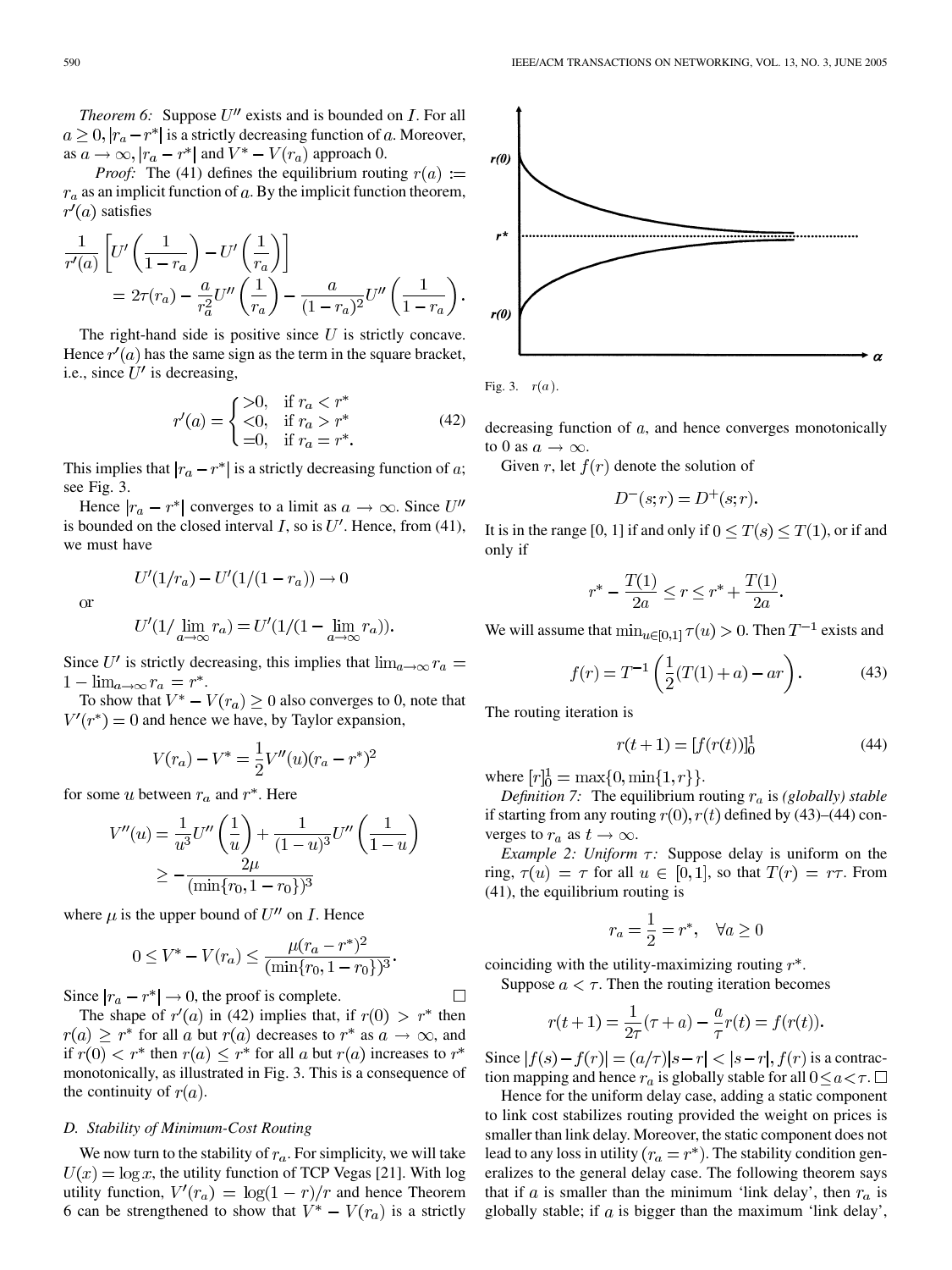then it is globally unstable (diverge from any initial routing except  $r_a$ ); otherwise, it may converge or diverge depending on initial routing.

*Theorem 8:*

- 1) If  $a < \min_{u \in [0,1]} \tau(u)$  then  $r_a$  is globally stable.
- 2) Suppose  $a \geq T(1)$ . Then there exists  $r < r_a < \bar{r}$  such that
- a) If  $r(0) = r$  or  $r(0) = \overline{r}$  then subsequent routings oscillate between  $\bar{r}$  and  $\underline{r}$ .
- b) If  $r(0) < r$  or  $r(0) > \overline{r}$  then subsequent routings after a finite number of iterations oscillate between 0 and 1.
- c) If  $r < r(0) < \bar{r}$  then  $r(t)$  converges to  $r_a$  provided  $a < \min_{u \in (r,\bar{r})} \tau(u).$
- 3) If  $a > \max_{u \in [0,1]} \tau(u)$  then starting from any initial routing  $r(0) \neq r_a$ , subsequent routings after a finite number of iterations oscillate between 0 and 1.

*Proof:*

1. We show that the routing iteration (44) is a contraction mapping if  $a < \min_{u \in [0,1]} \tau(u)$ . Now

$$
[f(s)]_0^1 - [f(r)]_0^1
$$
  
\n
$$
\leq |f(s) - f(r)|
$$
  
\n
$$
= |T^{-1} \left( \frac{T(1) + a - 2as}{2} \right) - T^{-1} \left( \frac{T(1) + a - 2ar}{2} \right) |
$$
  
\n
$$
= \left| \frac{1}{T'(u)} (as - ar) \right|
$$
  
\n
$$
\leq \frac{a}{\min_{u \in [0,1]} \tau(u)} |s - r|
$$

for some  $u$  between  $r$  and  $s$ , by the mean value theorem. Hence  $h(r)$  is a contraction mapping and starting from any  $r(0) \in [0, 1], r(t)$  converges exponentially to  $r_a$ .

2. Define

$$
h(r) = \frac{1}{2}(T(1) + a) - ar.
$$

Then the routing iteration can be written as

$$
T(r(t+1)) = [h(r(t))]_0^1.
$$
 (45)

Define the following sequences:

$$
a_0 = 0
$$
,  $b_0 = T(0)$   
 $a_{n+1} = h^{-1}(b_n)$ ,  $b_{n+1} = T(a_{n+1})$ 

Note that  $(a_n, n \ge 0)$  is a routing sequence going backward in time. The following lemma is proved in the Appendix, following [\[17](#page-13-0)].

*Lemma 9:* Let  $T_a = T(r_a) = h(r_a)$ . Then

$$
0 = a_0 < a_2 < \dots < r_a < \dots < a_3 < a_1 < 1
$$
\n
$$
T(0) = b_0 < b_2 < \dots < T_a < \dots < b_3 < b_1 < T(1)
$$

Since the sequences are monotone, the lemma implies that there are <u>r</u> and  $\bar{r}$  with  $0 < \underline{r} < r_a < \bar{r} < 1$  such that

$$
\lim_{n \to \infty} a_{2n} = \underline{r} \quad \text{and} \quad \lim_{n \to \infty} a_{2n+1} = \overline{r}
$$

By continuity of  $T$  and  $h$ , we have

$$
T(\underline{r}) = h(\overline{r})
$$
 and  $T(\overline{r}) = h(\underline{r}).$ 

This implies that starting from  $r(0) = r$  or  $r(0) = \overline{r}$ , the subsequent routings oscillate between  $\underline{r}$  and  $\overline{r}$ .

To show the second claim, suppose  $r(0) < r$ . Specifically, suppose  $a_{2n-2} < r(0) < a_{2n}$  for some *n*. If  $h(r(0)) > T(1)$ (possible since  $a \geq T(1)$ ), then  $r(1) = 1$  and subsequent routings oscillate between 0 and 1. Otherwise, from (45),  $r(0)$  =  $h^{-1}(T(r(1))),$  and hence  $a_{2n-2} < h^{-1}(T(r(1))) < a_{2n}$ . Since h is strictly decreasing, we have  $b_{2n-1} < T(r(1)) < b_{2n-3}$  by definition of  $b_n$ . Hence, since T is strictly increasing,  $a_{2n-1}$  <  $r(1)$  <  $a_{2n-3}$ . The same argument then shows that  $a_{2n-4}$  <  $r(2) < a_{2n-2}$ . Hence we have shown that  $r(0) < a_{2n}$  implies  $r(2) < a_{2n-2}$ . This proves the second claim.

The proof of the third claim follows the same argument of part 1.

3. By the mean value theorem, we have, for all  $\alpha, \alpha'$  in [0, 1],

$$
|h^{-1}(T(\alpha)) - h^{-1}(T(\alpha'))| = \frac{T'(u)}{a}|\alpha - \alpha'|
$$

for some u between  $\alpha$  and  $\alpha'$ . Hence the iteration map

$$
a_{n+1} = h^{-1}(T(a_n))
$$

is a contraction provided  $a > \max_{u \in [0,1]} \tau(u)$ . This implies that the sequence  $(a_n, n \ge 0)$  converges and, since  $r_a$  is the unique fixed point of  $h^{-1}(T(\cdot))$ ,  $r = \overline{r} = r_a$ . The assertion then follows from part 2(b).  $\Box$ 

## *E. General Network*

It seems difficult to derive an analytical bound on  $\alpha$  to guarantee routing stability or to compute optimal routing for general networks. In this section, we present numerical results to illustrate that the intuition from the simple ring network analyzed in the previous subsections extends to general topology.

We generate a random network based on Waxman's algorithm [\[29](#page-13-0)]. The nodes are uniformly distributed in a two dimensional plane. The probability that a pair of nodes  $u, v$  are connected is given by

$$
Prob(u, v) = \alpha \exp\left(\frac{d(u, v)}{\beta L}\right)
$$

where the maximum probability  $\alpha > 0$  controls connectivity,  $\beta \leq 1$  controls the length of the edges with a larger  $\beta$  favoring longer edges,  $d(u, v)$  is the Euclidean distance between nodes  $u$  and  $v$ , and  $L$  is the maximum distance between any two nodes. In our example, we set the number of nodes  $N =$  $30, \alpha = 0.8, \beta = 0.3$ , which generated 90 bidirectional links; see Fig. 4. The fixed delay  $\tau_l$  of each link l is randomly chosen according to a uniform distribution over [100, 400] ms. The link capacities are randomly chosen from the interval [1000, 4000] packets/sec, also with uniform distribution. There are 60 flows on the network with randomly chosen source and destination nodes. Routing on this network is computed using Bellman-Ford minimum-cost algorithm, with link cost  $d_l(t) = \tau_l + ap_l(t)$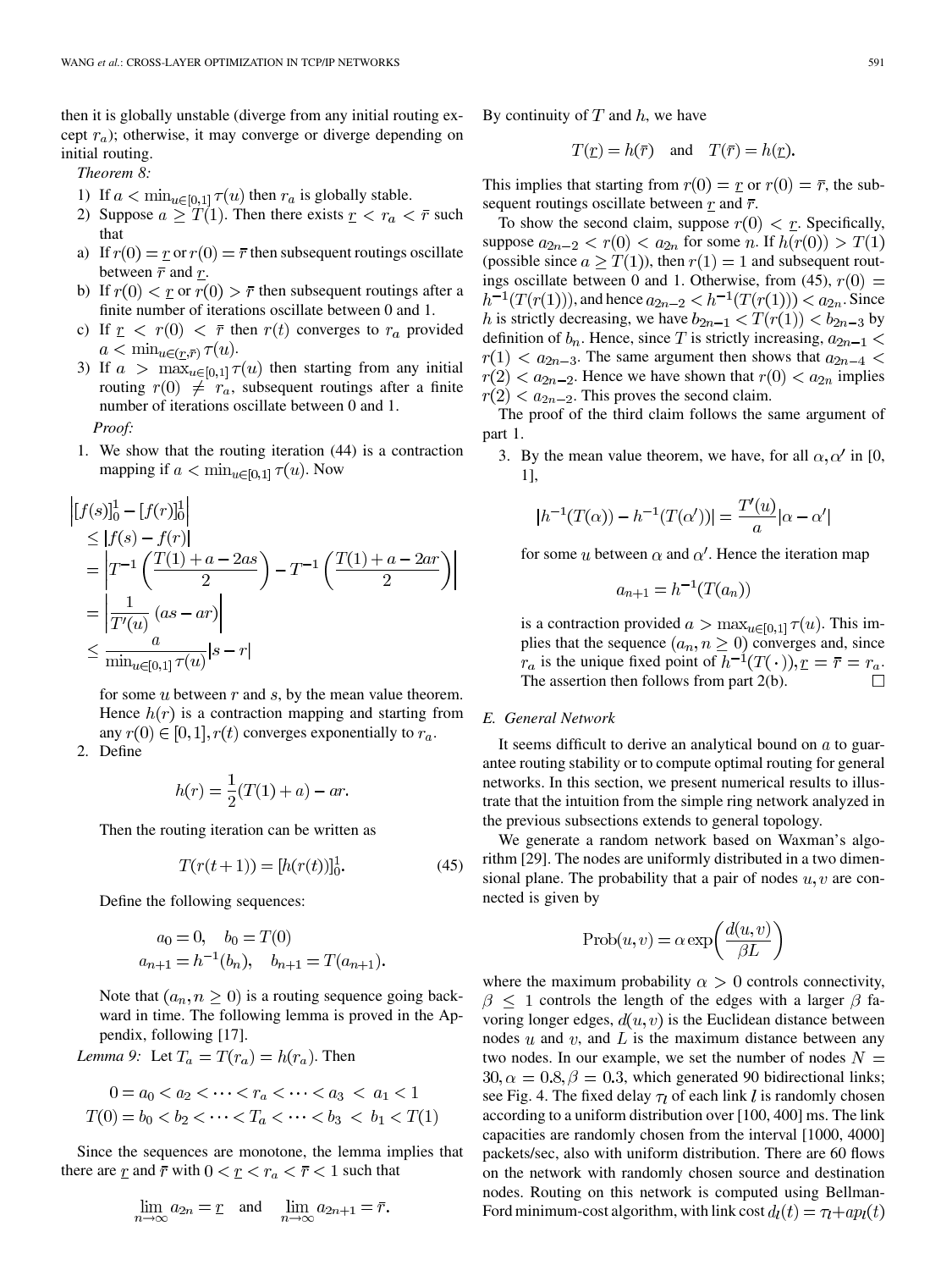

Fig. 4. A random network.



Fig. 5. Aggregate utility as a function of a for the random network in Fig. 4.

in each update period  $t$ , on a slower timescale than congestion control. In each routing period  $t$ , we first solve the link prices based on the current routing, using the gradient projection algorithm of [[19\]](#page-13-0). We iterate the source algorithm to update rates and the link algorithm to update prices, until they converge. The link prices are then used to compute the minimum-cost for the next period.

We measure the performance of the scheme at different  $a$ by the sum of all source's utilities. If the routing is stable (at small  $a$ ), the aggregate utility is computed using the equilibrium routing. Otherwise, the routing oscillates and the time-averaged aggregate utility is used. The result is shown in Fig. 5.

As expected, when  $a$  is small, routing is stable and the aggregate utility increases with  $a$ , as in the ring network analyzed in Section IV-C (Theorem 6). When  $a < 4$ , the static delay  $\tau_l$  dominates the link cost and the routes computed with  $d_l(t)$  remain the same as with static routing  $(a = 0)$ , and hence the aggregate utility is independent of  $a$ . Routing becomes unstable at around  $a = 10$ . Even though the time-averaged utility continues to rise after routing instability sets in, eventually it peaks and drops to a level less than the utility achievable by the necessarily stable static routing.

## V. RESOURCE PROVISIONING

Results in the previous sections show that even though an equilibrium of TCP/IP, when it exists, maximizes utility under pure dynamic routing, it can be unstable and hence not attainable by the TCP/IP system. In this section, we show that if the link capacities are optimally provisioned, however, pure *static* routing is enough to maximize utility. Moreover, it is optimal even within the class of multipath routing: again, there is no penalty in not splitting traffic across multiple paths.

Suppose it costs  $\alpha_l > 0$  amount to provision a unit of capacity at link l and let  $\alpha = (\alpha_l, \text{for all } l)$  be the vector of unit costs. For instance, a longer link may have a larger  $\alpha_l$ . The total capacity cost over the entire network is  $\alpha^T c$ . Suppose the budget for provisioning the capacity is  $B$ . Consider the problem of optimally selecting capacities, routing, and source rates to maximize utility:

$$
\max_{c \geq 0} \max_{R \in \mathcal{R}_m} \max_{x \geq 0} \quad \sum_i U_i(x_i) \tag{46}
$$

$$
subject to \quad Rx \leq c \tag{47}
$$

$$
\alpha^T c \le B. \tag{48}
$$

where  $U_i$  are concave increasing utility functions. Note that R ranges in  $\mathcal{R}_m$ , and hence multipath routing is allowed and the problem has no duality gap. This problem may arise when optical lightpaths can be dynamically reconfigured at connection timescale.

*Theorem 10:* Suppose  $U_i'(x_i) > 0$  for all i and  $x_i \geq 0$ . At optimality:

- 1) there is an optimal solution  $(c^*, R^*, x^*)$  where  $R^* \in \mathcal{R}_s$ is a single-path routing.
- 2) moreover,  $R^*$  is pure static routing using  $\alpha_l$  as link costs.
- 3)  $R^*x^* = c^*$ , i.e., there is no slack capacity.
- 4)  $\alpha^T c = B$ , i.e., there is no slack in budget.
- 5) link prices generated by TCP-AQM are proportional to the provisioning costs,  $p^* = \gamma^* \alpha$  for some  $\gamma^* > 0$ .

*Proof:* It is easy to show the existence of an equilibrium. Define the Lagrangian of (46)–(48) as

$$
L(c, R, x, p, \gamma) = \sum_{i} U_i(x_i) - p^T(Rx - c) - \gamma(\alpha^T c - B).
$$

At optimality, the KKT condition holds: there exist  $p^* \geq 0$  and  $\gamma^* \geq 0$  such that

$$
U_i'(x_i^*) = \sum_l R_{li}^* p_l^*
$$
  

$$
p^* = \gamma^* \alpha
$$
 (49)

$$
(p^*)^T (R^* x^* - c^*) = 0 \tag{50}
$$

$$
\gamma^* (\alpha^T c^* - B) = 0. \tag{51}
$$

From (49), we obtain the last claim in the theorem. Moreover, (49) and  $U_i'(x_i^*) > 0$  imply that  $\gamma^* > 0$  and  $p_i^* > 0$  for all *l*, since  $\alpha > 0$ . Hence, from (50), (51) and primal feasibility,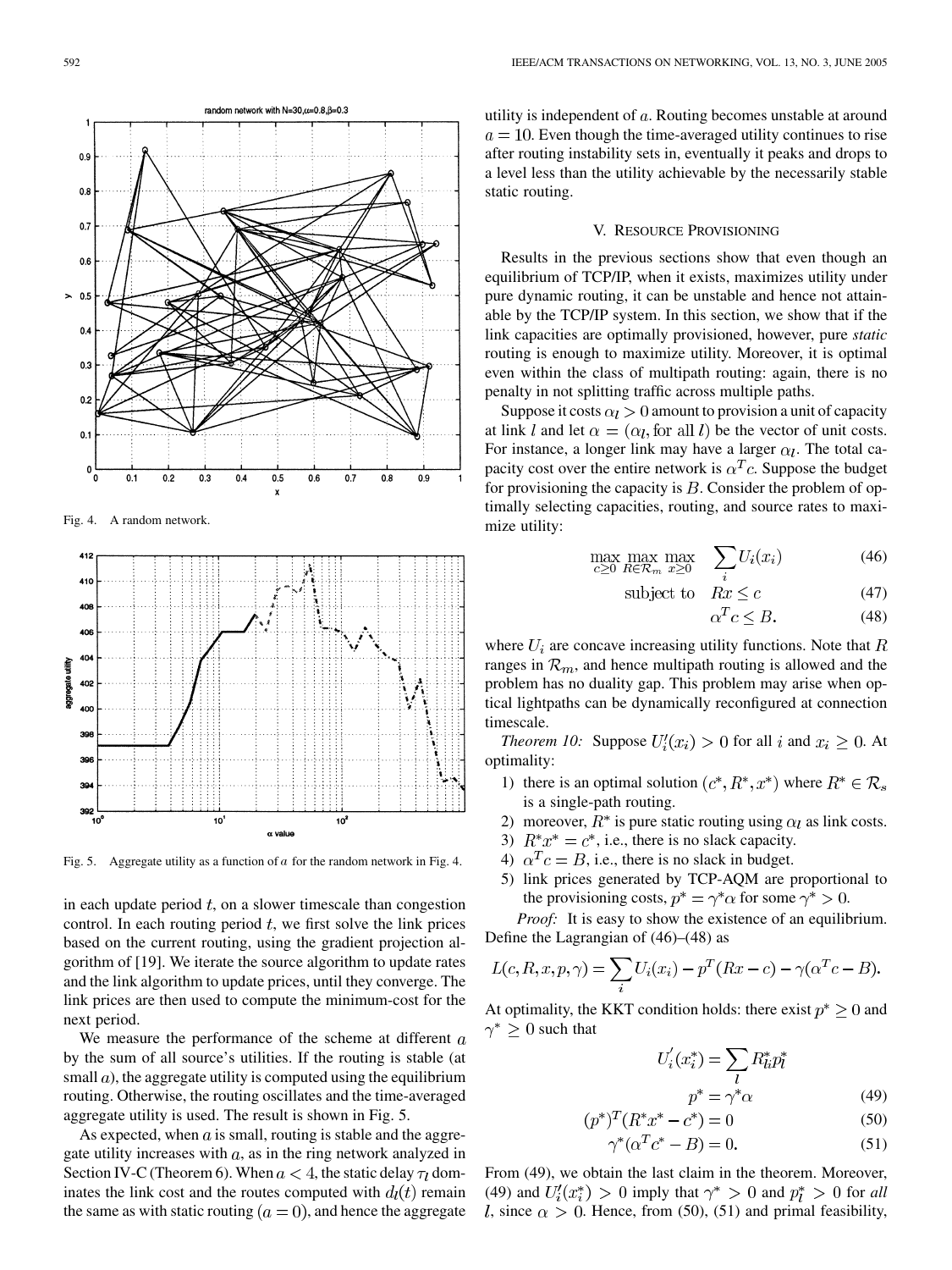equality holds in (47) and (48), proving the third and fourth claims.

To prove the first two claims, express the routing matrix  $R$  as  $R = HW$  where  $W \in W_m$ . Using the equalities in (47) and (48) to eliminate  $c$ , we can transform the utility maximization problem (46)–(48) into

$$
\begin{array}{ll}\n\max_{W \in \mathcal{W}_m} \max_{x \ge 0} & \sum_i U_i(x_i) \\
\text{subject to} & \sum_i (\alpha^T H^i w^i) x_i = B\n\end{array}
$$

where  $W = diag(w<sup>i</sup>)$ . Since  $U<sub>i</sub>$  is nondecreasing and both the objective and the constraints above are separable in  $i$ , in order to maximize utility,  $w^i$  should be chosen to be a solution of

$$
\min_{w^i} \quad \alpha^T H^i w^i
$$
\nsubject to  $\mathbf{1}^T w^i = 1, \quad 0 \le w^i_j \le 1.$ 

Since this is a linear program, there exists an optimal point on the boundary. Hence there is an optimal  $W^* \in \mathcal{W}_s$ , i.e., minimum-cost single-path routing using  $\alpha_l$  as link costs is optimal.  $\Box$ 

### VI. CONCLUSION

Given a routing, TCP-AQM can be interpreted as a distributed primal-dual algorithm over the Internet to maximize aggregate utility over source rates. In this paper, we study whether TCP-AQM together with IP (modeled by minimum-cost routing) can maximize utility over both source rates and routing, on a slower timescale. We show that we can indeed interpret TCP/IP as *attempting* to maximize utility in the sense that its equilibrium, if exists, solves the utility maximization problem and its dual, provided congestion prices generated by TCP-AQM are used as link costs. TCP/IP equilibrium exists if and only if there is no penalty in not splitting traffic across multiple paths. Even if equilibrium exists, however, TCP/IP with pure dynamic routing can be unstable. Specializing to a special ring network, we show that routing is indeed unstable when link costs are congestion prices, it can be stabilized by adding a static component to the definition of link cost, but the static component reduces the achievable utility. There thus seems to be an inevitable tradeoff between routing stability and utility maximization, for any given set of link capacities. We show, however, that if link capacities are optimally provisioned, then pure static (and hence stable) routing is sufficient to maximize utility even for general networks and link costs are proportional to the provisioning costs. Moreover single-path routing can achieve the same utility as multipath routing. Hence, one can regard the layering of TCP and IP as a decomposition of the utility maximization problem over source rates and routes into a distributed and decentralized algorithm, carried out on different timescales, at least when network capacities are well provisioned.

The duality model of TCP-AQM has been useful in understanding the equilibrium properties, including throughput, packet loss, delay, and fairness, of large-scale networks under TCP-AQM control. This paper is a first, and preliminary, attempt to apply the same methodology to understand the cross-layer interaction of TCP-AQM, minimum-cost routing and resources allocation. Our model is simplistic—it ignores finite duration flows and randomness in real networks, and reduces the rich behavior of IP to minimum-cost routing. Even within this highly abstract model, many questions remain open. First, even though numerical examples suggest that the tradeoff between routing stability and utility maximization is present in a more general network than the special ring network we studied, we have not been able to find an analytical proof. One of the major difficulties is that, in a general network, minimum-cost routing cannot be as conveniently represented as in the ring network. Second, when static component is included in link cost  $b > 0$ , it is not known if TCP/IP has an equilibrium, whether the equilibrium jointly solves a certain optimization problem, and under what condition it is stable. Third, it would be interesting to estimate the duality gap in the single-path problem. Even though this problem is not directly related to the TCP/IP iteration when the duality gap is nonzero, the gap measures the penalty of not splitting traffic among multiple paths.

## **APPENDIX**

### *A. Duality Gap When Is Odd*

We prove that there is generally a duality gap between the primal problem  $(22)$ – $(23)$  and its dual when N is odd.

It is easy to see that the primal optimal routing is

$$
r^* = \frac{N-1}{2}
$$
 or  $\frac{N+1}{2}$ .

Suppose without loss of generality that  $r^* = (N - 1)/2$  (the other case is similar). Then, the source rates are

and

$$
x_{r^*+1} = \cdots = x_N = \frac{2}{N+1}
$$

 $x_1 = \cdots = x_{r^*} = \frac{2}{N-1}$ 

yielding a primal objective value of

$$
\frac{N-1}{2}U\left(\frac{2}{N-1}\right) + \frac{N+1}{2}U\left(\frac{2}{N+1}\right)
$$
\n
$$
= N\left\{\left(\frac{1}{2} - \frac{1}{N}\right)U\left(\frac{2}{N-1}\right) + \left(\frac{1}{2} + \frac{1}{N}\right)U\left(\frac{2}{N+1}\right)\right\}
$$
\n
$$
< NU\left(\frac{2}{N}\right)
$$

where the last inequality follows from the strict concavity of U. We now show that the right-hand side is the optimal dual objective value, and hence there is a duality gap.

The dual problem of  $(22)$ – $(23)$  is (e.g., [\[19](#page-13-0)])

$$
\min_{p_1, p_{N+1} \ge 0} \left( \sum_{i=1}^N \max_{x_i} \phi(x_i, p_1, p_{N+1}) + (p_1 + p_{N+1}) \right)
$$

where

 $\epsilon$ 

$$
\phi(x_i, p_1, p_{N+1}) = U(x_i) - x_i \min\{p_1, p_{N+1}\}
$$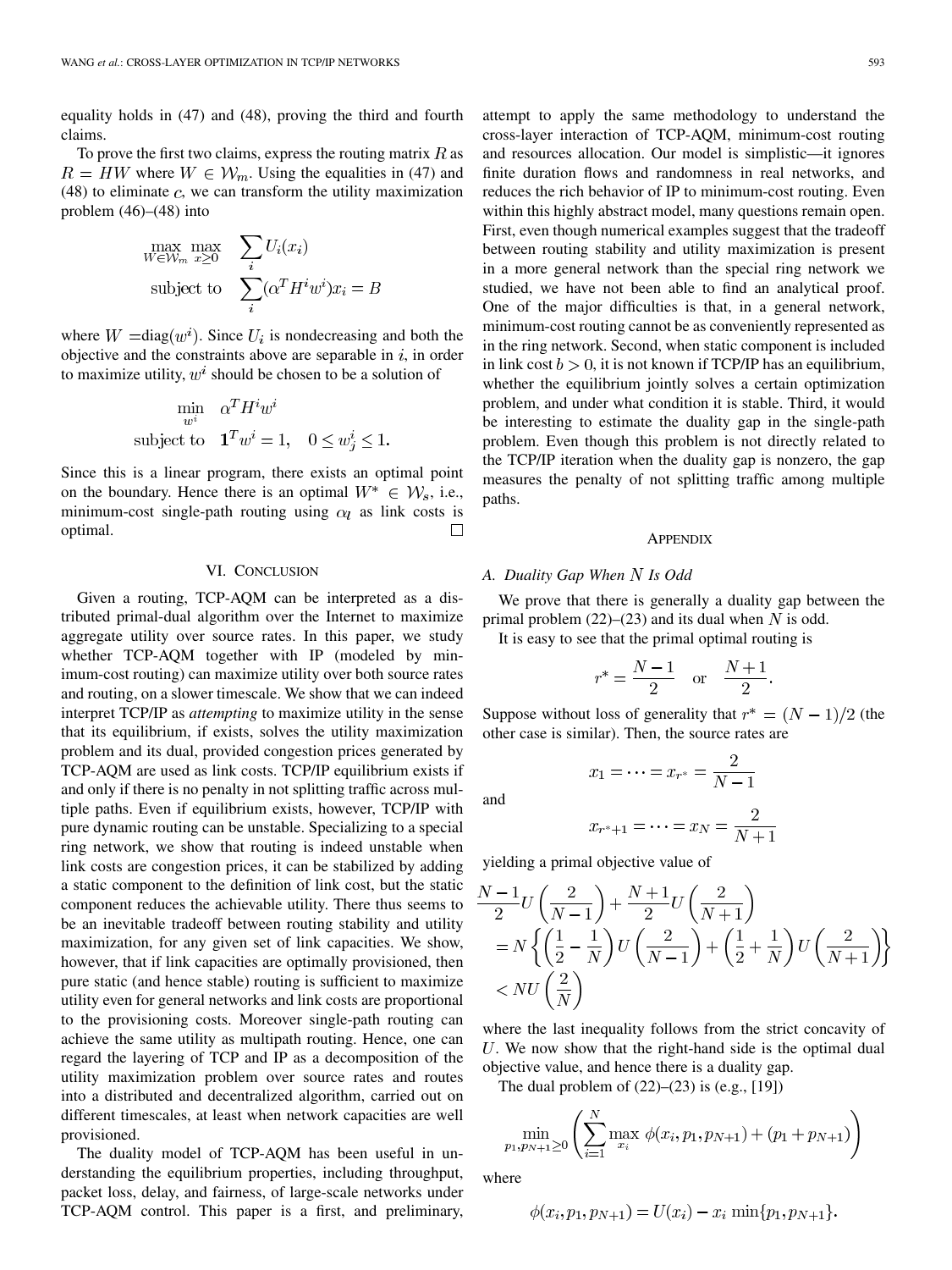First, note that the minimizing  $(p_1, p_{N+1})$  must satisfy  $p_1 =$  $p_{N+1}$ , for otherwise, if (say)  $p_1 < p_{N+1}$ , then the dual objective value is

$$
\sum_{i=1}^{N} \max_{x_i} (U(x_i) - x_i p_1) + (p_1 + p_{N+1})
$$

and can be reduced by decreasing  $p_{N+1}$  to  $p_1$ . Hence the dual problem is equivalent to

$$
\min_{p \ge 0} \quad \sum_{i=1}^{N} \max_{x_i} (U(x_i) - x_i p) + 2p. \tag{52}
$$

Let  $p^*$  denote the minimizer and  $x_i^* = x_i(p^*) = x(p^*) =: x^*$ denote the corresponding maximizers (they are equal for all  $i$  by symmetry). Then we have

$$
U'(x^*) = p^*.\tag{53}
$$

Differentiating the objective function in  $(52)$  with respect to p and setting it to zero, we have

$$
0 = N(U'(x^*)x'(p^*) - p^*x'(p^*) - x^*) + 2.
$$
 (54)

Using (53), we have

$$
x^* = \frac{2}{N}
$$

and hence the minimum dual objective value is

$$
N(\max_{x^*} U(x^*) - x^*p^*) + 2p^* = NU\left(\frac{2}{N}\right)
$$

as desired.

#### *B. Primal-Dual Optimality*

We prove that the solution given by (38) is primal-dual optimal using the saddle-point theorem (e.g., ([[3\]](#page-13-0), pp. 427)). Clearly,  $(r^*, x^{-*}, x^{+*})$  is primal feasible and  $(p^{-*}, p^{+*})$  is dual feasible. We now show that  $(r^*, x^{-*}, x^{+\ast}, p^{-*}, p^{+\ast})$  is a saddle point, i.e., for all  $(r, x^-, x^+, p^-, p^+)$ ,

$$
L(r, x^-, x^+, p^{-*}, p^{+*}) \le L(r^*, x^{-*}, x^{+*}, p^{-*}, p^{+*})
$$
  
\n
$$
\le L(r^*, x^{-*}, x^{+*}, p^-, p^+).
$$
 (55)

For the right inequality, substitute  $(r^*, x^{-*}, x^{+\ast})$  from (38) into  $L(r^*, x^{-*}, x^{+*}, p^-, p^+)$  to get, for all  $(p^-, p^+)$ 

$$
L(r^*, x^{-*}, x^{+*}, p^-, p^+) = U(2).
$$

But  $U(2) = L(r^*, x^{-*}, x^{+*}, p^{-*}, p^{+*})$ , establishing the right inequality.

For the left inequality, denoting  $p^* := p^{-*} = p^{+*}$ , from (38) we have

$$
L(r, x^-, x^+, p^{-*}, p^{+*})
$$
  
=  $rU(x^-) + (1-r)U(x^+) - (rx^- + (1-r)x^+)p^*$   
+  $2p^*$   
 $\leq U(y) - yp^* + 2p^*$  (concavity of U) (56)



Fig. 6. Lemma 9.

with  $y := rx^{-} + (1 - r)x^{+}$ , where equality holds if and only if  $s^{\text{-}} = x^+$  since U is *strictly* concave. Notice that the right-hand side is maximized over  $y$  if and only if  $y$  satisfies

$$
U'(y) = p^*.
$$

This implies that  $y = x^{-*} = x^{+*} = 2$  since U' is strictly monotonic. Substitute  $y = 2$  into (56) yields, for all  $(r, x^-, x^+)$ ,

$$
L(r, x^-, x^+, p^{-*}, p^{+*}) \le U(2)
$$

as desired, since  $U(2) = L(r^*, x^{-*}, x^{+*}, p^{-*}, p^{+*}).$  $\Box$ 

# *C. Proof of Lemma 9*

 $\Box$ 

We will prove the lemma by induction. Note that  $b_0 < T_a$ implies that  $a_1 = h^{-1}(b_0) > h^{-1}(T_a) = r_a$ . Since  $a \geq T(1)$ and  $h(1) < 0, a_1 = h^{-1}(b_0) < 1$  (see Fig. 6). Hence

$$
0 = a_0 < r_a < a_1 < 1.
$$

This implies that  $b_1 = T(a_1)$  satisfies

$$
T(0) = b_0 < T_a < b_1 < T(1).
$$

Since  $b_1 < T(1) < h(0), a_2 = h^{-1}(b_1) > h^{-1}(h(0)) = 0$ , we have

$$
0 = a_0 < a_2 < r_a < a_1 < 1.
$$

Let the induction hypothesis be

$$
a_0 < \dots < a_{2n} < r_a < a_{2n-1} < \dots < a_1
$$
\n
$$
b_0 < \dots < b_{2n-2} < T_a < b_{2n-1} < \dots < b_1
$$

Then  $b_{2n} = T(a_{2n}) > T(a_{2n-2}) = b_{2n-2}$  and that  $b_{2n} =$  $T(a_{2n}) < T(r_a) = T_a$ . Hence,

$$
b_{2n-2} < b_{2n} < T_a.
$$

This implies that  $r_a < a_{2n+1} < a_{2n-1}$ , which in turn implies that  $T_a < b_{2n+1} < b_{2n-1}$ . This completes the induction.  $\Box$ 

# ACKNOWLEDGMENT

The authors thank C. Umans of Caltech for the interpretation of Theorem 3. They also thank the anonymous reviewers, whose